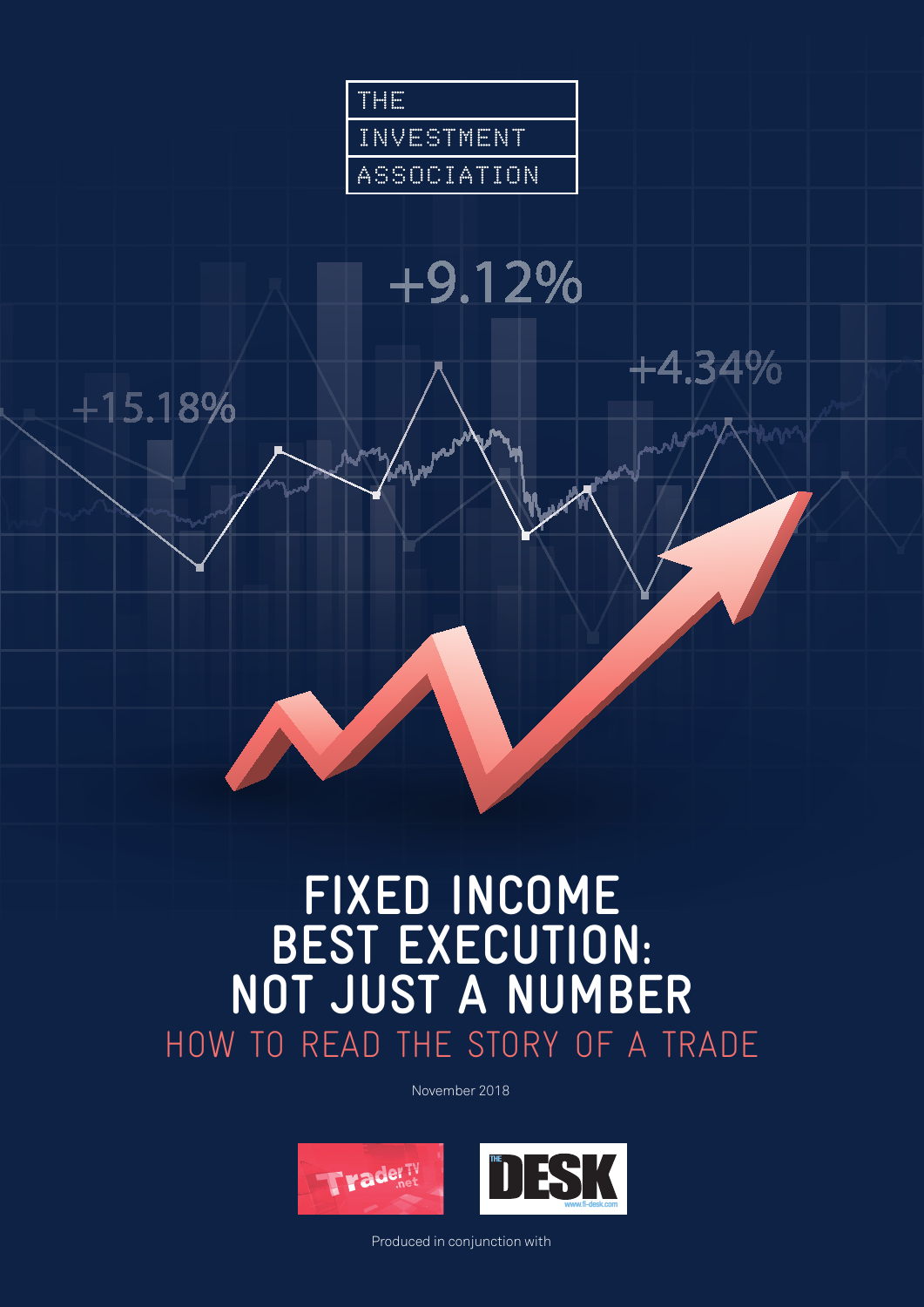#### **Disclaimer**

The Investment Association (the "Association") has made available this paper on Fixed Income Best Execution (the "Document"). The Document has been made available for information purposes only.

The Document does not constitute professional advice of any kind and should not be treated as professional advice of any kind. Firms should not act upon the information contained in the Document without obtaining specific professional advice. The Association accepts no duty of care to any person in relation to this Document and accepts no liability for your reliance on the Document.

All the information contained in this Document was compiled with reasonable professional diligence, however, the information in this Document has not been audited or verified by any third party and is subject to change at any time, without notice and may be updated from time to time without notice. The Association nor any of its respective directors, officers, employees, partners, shareholders, affiliates, associates, members or agents ("IA Party") do not accept any responsibility or liability for the truth, accuracy or completeness of the information provided, and do not make any representation or warranty, express or implied, as to the truth, accuracy or completeness of the information in the Document.

No IA Party is responsible or liable for any consequences of you or anyone else acting, or refraining to act, in reliance on this Document or for any decision based on it, including anyone who received the information in this Document from any source and at any time including any recipients of any onward transmissions of this Document. Certain information contained within this Document may be based on or obtained or derived from data published or prepared by third parties. While such sources are believed to be reliable, no IA Party assumes any responsibility or liability for the accuracy of any information obtained or derived from data published or prepared by third parties.

**The Investment Association** Camomile Court, 23 Camomile Street, London, EC3A 7LL

www.theinvestmentassociation.org

@InvAssoc

November 2018

© The Investment Association (2018). All rights reserved.

No reproduction without permission of The Investment Association.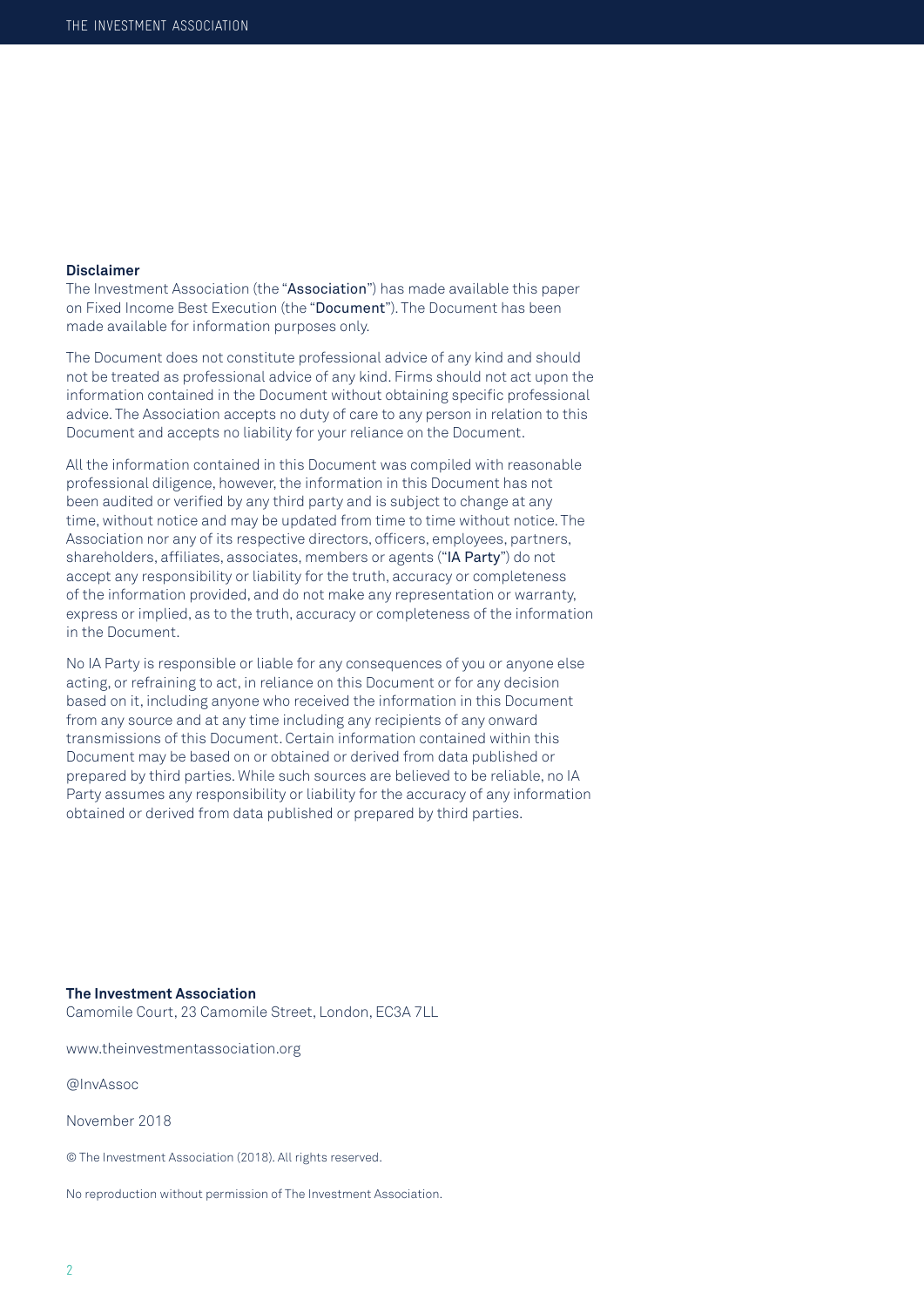# CONTENTS

| <b>Introduction</b>                                                   | 04 |  |  |  |  |
|-----------------------------------------------------------------------|----|--|--|--|--|
| <b>Assessing best execution</b>                                       | 05 |  |  |  |  |
| Best execution: what gets assessed?                                   | 06 |  |  |  |  |
| Best execution - more than just a number                              | 07 |  |  |  |  |
| A. The trader's decision tree - getting the full story                | 08 |  |  |  |  |
| B. The mechanics of assessment                                        | 11 |  |  |  |  |
| C. Key points to understand when best execution is being demonstrated | 14 |  |  |  |  |
| <b>Specific calls to action</b>                                       | 15 |  |  |  |  |
| ANNEX 1: An explanation of the fixed income universe                  | 16 |  |  |  |  |
| <b>ANNEX 2: An explanation of buyside bond trading</b>                |    |  |  |  |  |
| ANNEX 3: Best execution - understanding the term                      |    |  |  |  |  |
| <b>ANNEX 4: Investment strategy</b>                                   |    |  |  |  |  |
|                                                                       |    |  |  |  |  |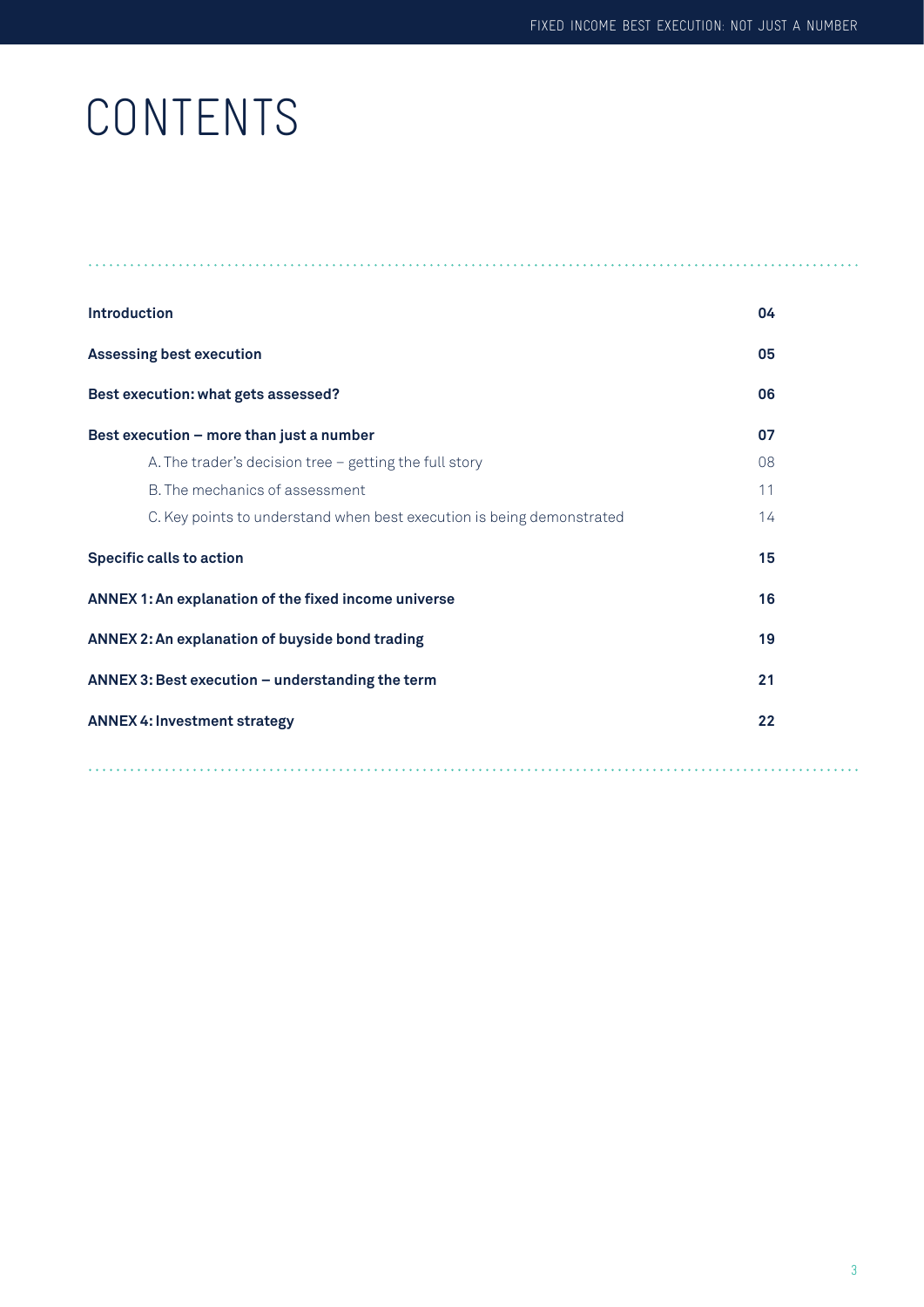# INTRODUCTION

THE INVESTMENT ASSOCIATION IS THE TRADE BODY THAT REPRESENTS INVESTMENT MANAGERS, WHOSE 250 MEMBERS COLLECTIVELY MANAGE OVER GBP7.7 TRILLION ON BEHALF OF CLIENTS. THE UK IS THE SECOND LARGEST INVESTMENT MANAGEMENT CENTRE IN THE WORLD AND MANAGES 35% OF EUROPEAN ASSETS.

This paper was produced in conjunction with the IA Fixed Income Traders Committee, bond trading journal The DESK, and buy-side trading news platform TraderTV.net.

The IA Fixed Income Traders Committee membership comprises heads of fixed income trading from a broad selection of asset managers. This paper represents the collective views of the Committee, but not the views of any single member of the Committee.

Asset managers must determine how to provide best execution to their clients, and have a regulatory obligation to do so under the Markets in Financial Instruments Directive II (MiFID II) which came into effect on 3 January 2018<sup>1</sup>. The 2007 Directive (MiFID I) also had a concept of best execution, which was enhanced by its successor directive.

Whilst this paper is focused on fixed income best execution, the central concepts and factors apply across the board. The application and specific interaction of these factors will vary from asset class to asset class but the fundamentals remain the same.

The key factors for consideration before executing a trade are:

- Price
- Size
- Market impact
- Information leakage
- Likelihood of execution / liquidity
- Likelihood of settlement
- Speed
- Explicit costs
- Base Currency
- Opportunity cost / cost of delay
- Portfolio Manager's (PMs) instructions

A simplistic price-driven approach to best execution will not give a real understanding of how well a trade was executed. In order to provide coherent and transparent information to clients or for internal review, it's important to understand how the trade evolved over time – to read the story of the trade. The central concepts and factors of trade execution apply across assets. However the application and specific interaction of these factors will vary from one asset class to another.

It is often stated that fixed income markets are less liquid than equities, however there is a complete curve of instruments in the fixed income space, some of which exhibit very similar liquidity characteristics to equities e.g. US Treasuries. Trades in very liquid fixed income instruments, particularly in smaller size, will likely be executed in a low-touch electronic fashion. Examining the market impact of such trades and documenting best execution is a relatively straightforward and well understood task.

The more challenging area is in those instruments that are not so liquid and without continuous pricing. This paper seeks to unpack the approach to best execution as it applies to more illiquid fixed income markets.

In this paper we explain the advantages of taking a nuanced approach to best execution and the risks of misrepresenting execution outcomes. In doing so, we seek to encourage the evolution of best execution modelling and the use of appropriate disclosure.

Equity markets take a highly quantifiable approach to assessing execution quality. However, bonds have different characteristics to equities. They are invested in for different reasons and often traded in different ways. Consequently, the methods used for assessing equity execution quality may not be appropriate for bonds.

That does not mean bond execution cannot be quantified, but it does mean it must be calibrated in the right way.

<sup>1</sup> This is the case for the institutional market and as well as for funds. Commonly for funds, investment management companies subject to MiFID II will manage the asset portfolio under discretion. Even where a fund manager directly manages the assets UCITS and AIFMD impose analogous obligations. Given industry practice, MiFID II is used as the reference regulation.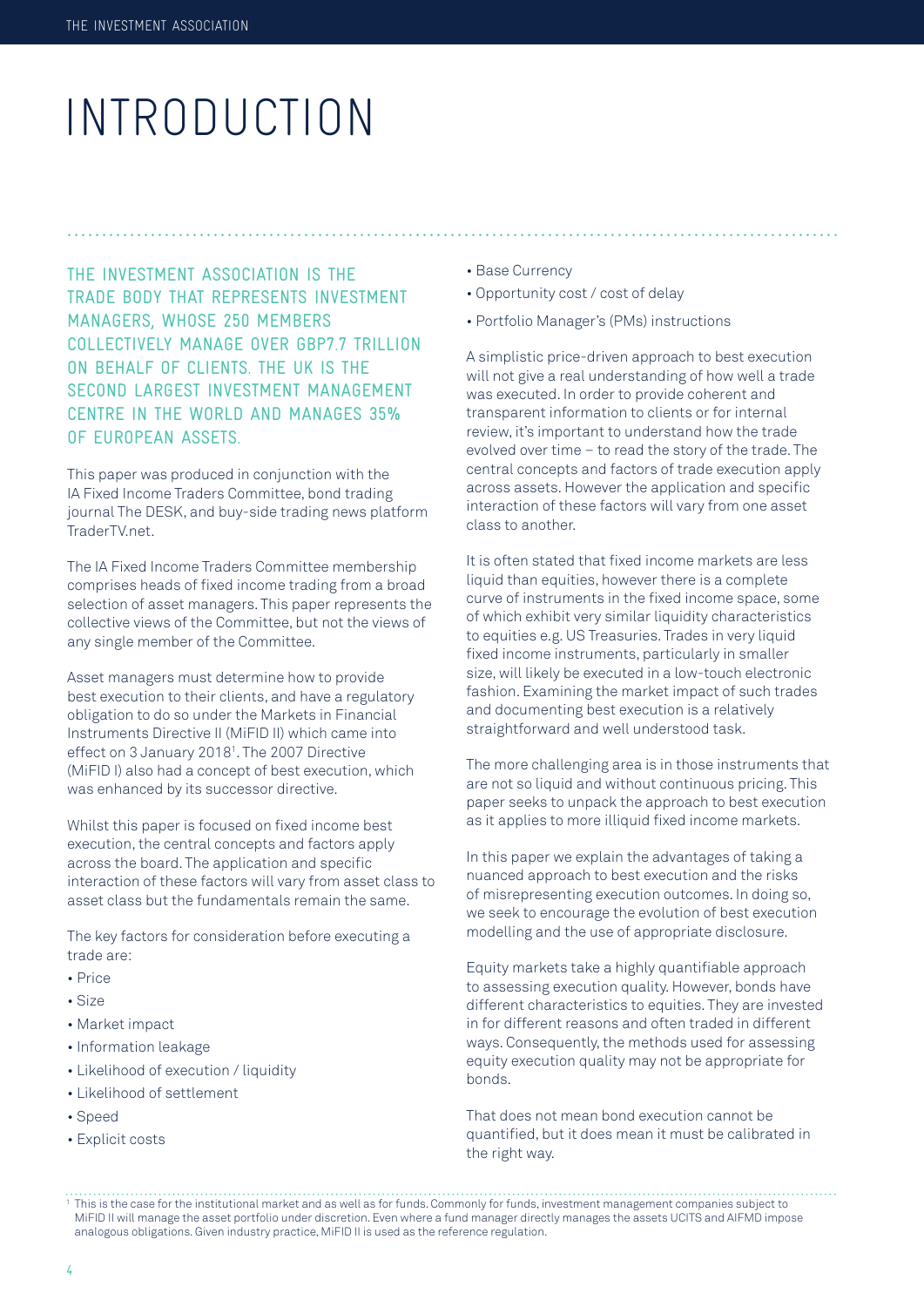# ASSESSING BEST EXECUTION

MiFID II brought in two new requirements about best execution:

- 1. Firms must take 'All Sufficient Steps' to achieve best execution for their clients.
- 2. Asset managers are required to report on and disclose their top five execution venues on an annual basis.

These most recent regulatory developments in MiFID II have not changed the fundamental need to seek the best outcome for the client. This priority is baked in to the order handling policy of buyside trading desks.

To be the 'best' outcome it must support the investment objectives that the portfolio manager (PM) has for the fund or client, within the prevailing market conditions. The trader manages the PM's orders for buying and selling as efficiently as possible and seeks to minimise the market impact of carrying out the trade.

Several stakeholders may want to review the execution process:

- **The trading function** will assess its trader's performance at a trade-by-trade level to ensure the best execution process and order handling process is being adhered to;
- **Other internal functions, including compliance**, will need to review execution reports for patterns of noncompliant activity;
- **Regulators** must be able to see the process and check reporting at a granular level where necessary;
- **Investors** have access to aggregate reports that demonstrate how best execution is supporting investment outcomes on their behalf.<sup>2</sup>

Appropriate information about a firm's best execution policy must be provided to clients.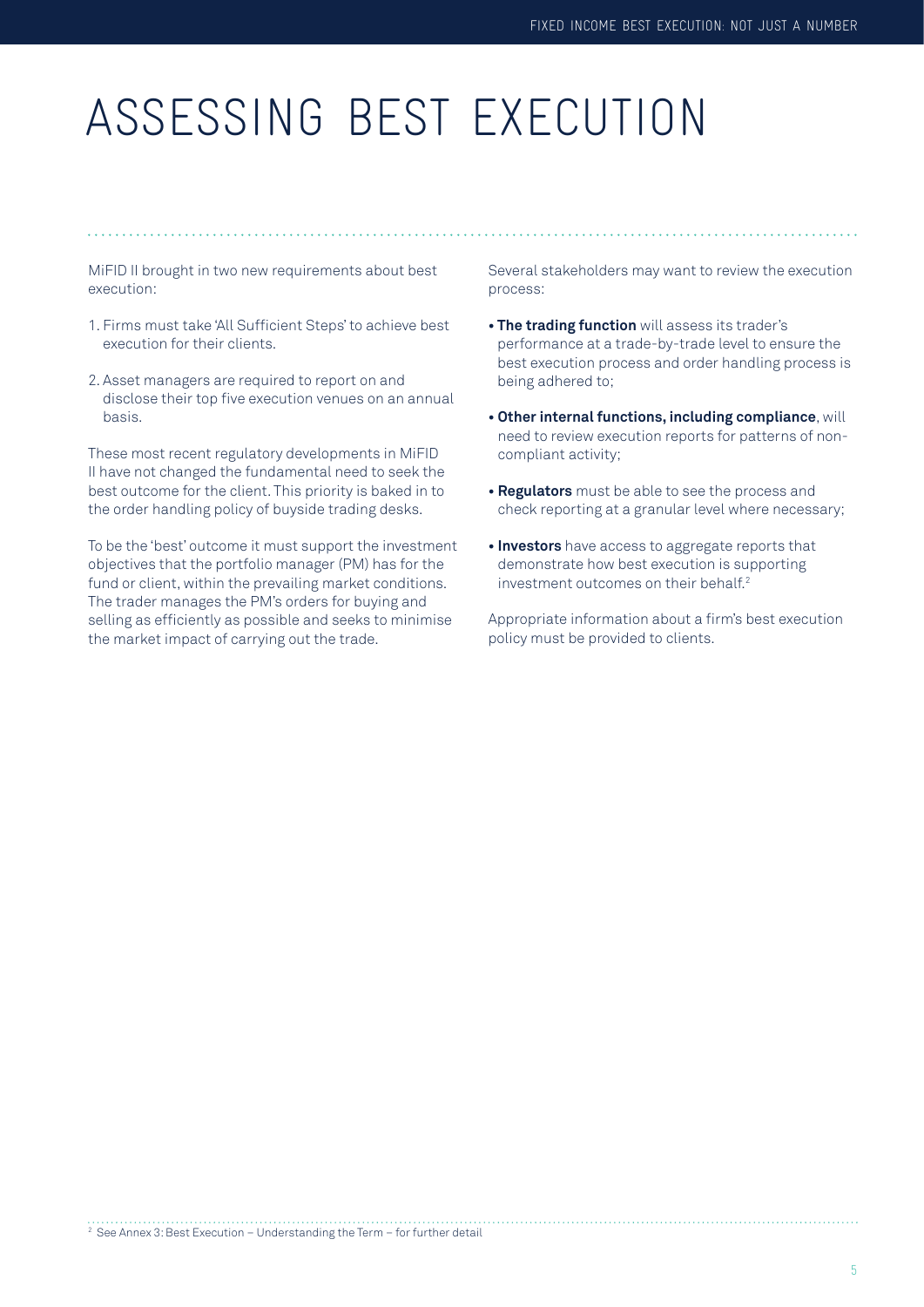# BEST EXECUTION: WHAT GETS ASSESSED?

COMPARING THE EXECUTION OF SIMILAR INSTRUMENTS WHICH ARE BEING INVESTED IN FOR SIMILAR PURPOSES CAN BE DONE RELATIVELY STRAIGHTFORWARDLY, DEPENDING ON THE AMOUNT OF INFORMATION AVAILABLE TO DEMONSTRATE BEST EXECUTION, THROUGH BENCHMARKING.

Within fixed income markets there can be large differences between bonds' characteristics. There are also very variable levels of data available about trading of any given bond. This can vary from virtually none to second-by-second indicative pricing.

That may mean, for example, that in illiquid markets the highest priority for a trader is likelihood of execution over achieving a specific price, given that price discovery in illiquid markets is more challenging. In highly liquid markets, by contrast, where price formation is both fast and robust, price will often be the factor given highest priority.

Tracking variables consistently is critical in determining best execution. For example, a PM may have a trade idea to buy a bond at a specific price at the beginning of the day. The best execution analysis of that trade could look very different if the PM had submitted that trade to the buyside trading desk in the afternoon, or just submitted a limit order<sup>3</sup> to the trading desk at the beginning of the day, despite being fundamentally the same trade. Any analysis must be able to incorporate that.

The challenge of quantifying execution is apparent in some of the reports published under rules based upon the packaged retail and insurance based investment products (PRIIPs) and MiFID II regimes. These require quantifiable reports of where trading occurs and

transaction costs for funds. As has been outlined by many others, the utility of such single number analysis is questionable. In some cases, they have produced negative transaction costs. The reports underplay the complexity of execution: showing an investor a single number will not prove best execution one way or another.

For markets rich in data, the evidence for best execution is easier to gather. For markets where less data is available, which would encompass many fixed income markets, the evidence will be more difficult to acquire. If data is absent, analysis at a granular level may require more qualitative support.

A trade's optimal execution reflects the intentions of the PM, the market circumstances, the limits of the investment mandate, the instrument's characteristics and the best execution policy itself. The absence of data in parts of the fixed income universe can make best execution difficult to frame.

The key factors<sup>4</sup> for consideration are:

- Price
- Size
- Market impact
- Information leakage
- Likelihood of execution / liquidity
- Likelihood of settlement
- Speed
- Explicit costs
- Base Currency
- Opportunity cost / cost of delay
- Portfolio Manager's (PMs) instructions

4 This is a non-exhaustive list. Further information can be found in RTS 27 of MiFID II.

 $^{\rm 3}$  A limit order is an order to buy or sell a security at a specific price or better. A buy limit order will only be executed at the limit price or lower. A sell-limit order will only be executed at the limit price or higher. If the limit price is not met then the order will not be executed. As such there is no guarantee of execution with a limit order.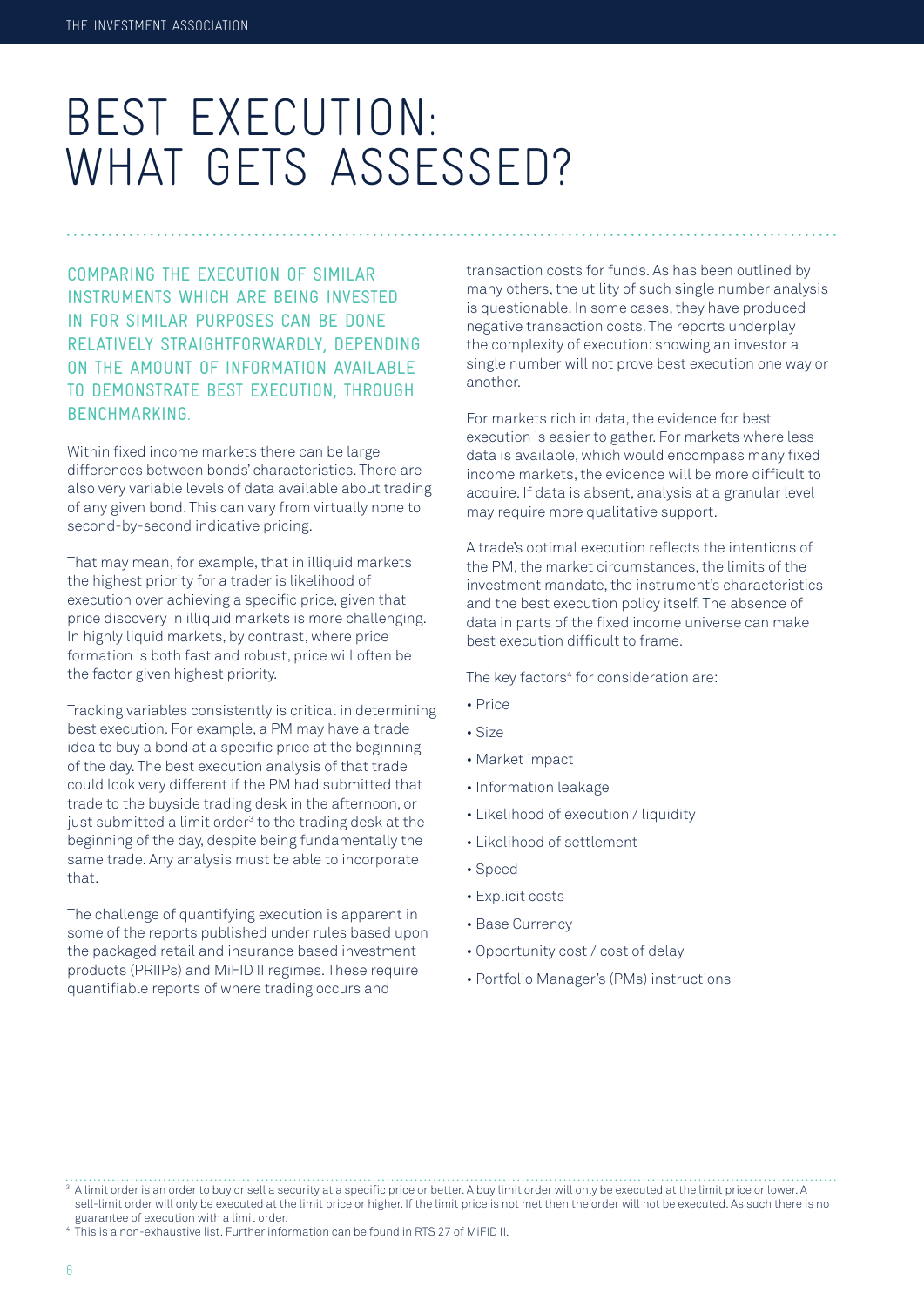## BEST EXECUTION – MORE THAN JUST A NUMBER

Price is a key aspect of a trade, however best execution analysis cannot look at price alone. Price information based on historical trades is sparse in illiquid markets. Presently, what does exist can only be aggregated at considerable cost in the absence of a consolidated tape. That cost often precludes its use by smaller firms, and in any event the resulting data set may still be limited. Some data providers offer prices built up using non-trading data, such as quotes or information scraped from trading messages, but that does not always reflect actual market activity or achievable execution levels. Consequently, price formation is challenging in certain fixed income markets.

Best execution must serve the client's and the fund's investment objectives. If a PM determines that a fund should be sold out of a position entirely before close, then the trader's role is to achieve that objective if at all possible – if the trader treats the trade as if it could be worked over multiple days to achieve a slightly better price and ends up only fulfilling half the order by close, then this would not be 'best execution'. The role of the buyside trader is to execute the trade at the best prices possible within the constraints of the instructions set by the PM, i.e. in this case, sell out by the end of the day.

The timeline of a trade can vary significantly; orders may be filled within a day or worked over several weeks. That can lead to very different market conditions during parts of the execution process, as well as to changes in the trade instructions from the PM during execution, to better reflect investment priorities.

To get the full story, execution has to be understood in context of the investment process. If this context is absent in the analysis, it will simply not make sense, like trying to make sense of a story based only on the last page.

The table below gives some examples of trades and what the priorities might look like:

| PURPOSE OF TRADE                                                    | PRIORITIES TO MANAGE<br>IN EXECUTION |
|---------------------------------------------------------------------|--------------------------------------|
| Exiting a position in<br>high yield credit                          | Speed / Information<br>leakage       |
| Rebalancing<br>passive fund                                         | Price / Speed                        |
| Building a large position<br>in investment grade<br>corporate bonds | Size / Market impact                 |
| Reducing a position in<br><b>Emerging Market rates</b>              | Size/Information<br>Leakage          |

5 See Annex 4: Investment Strategy – for more detail.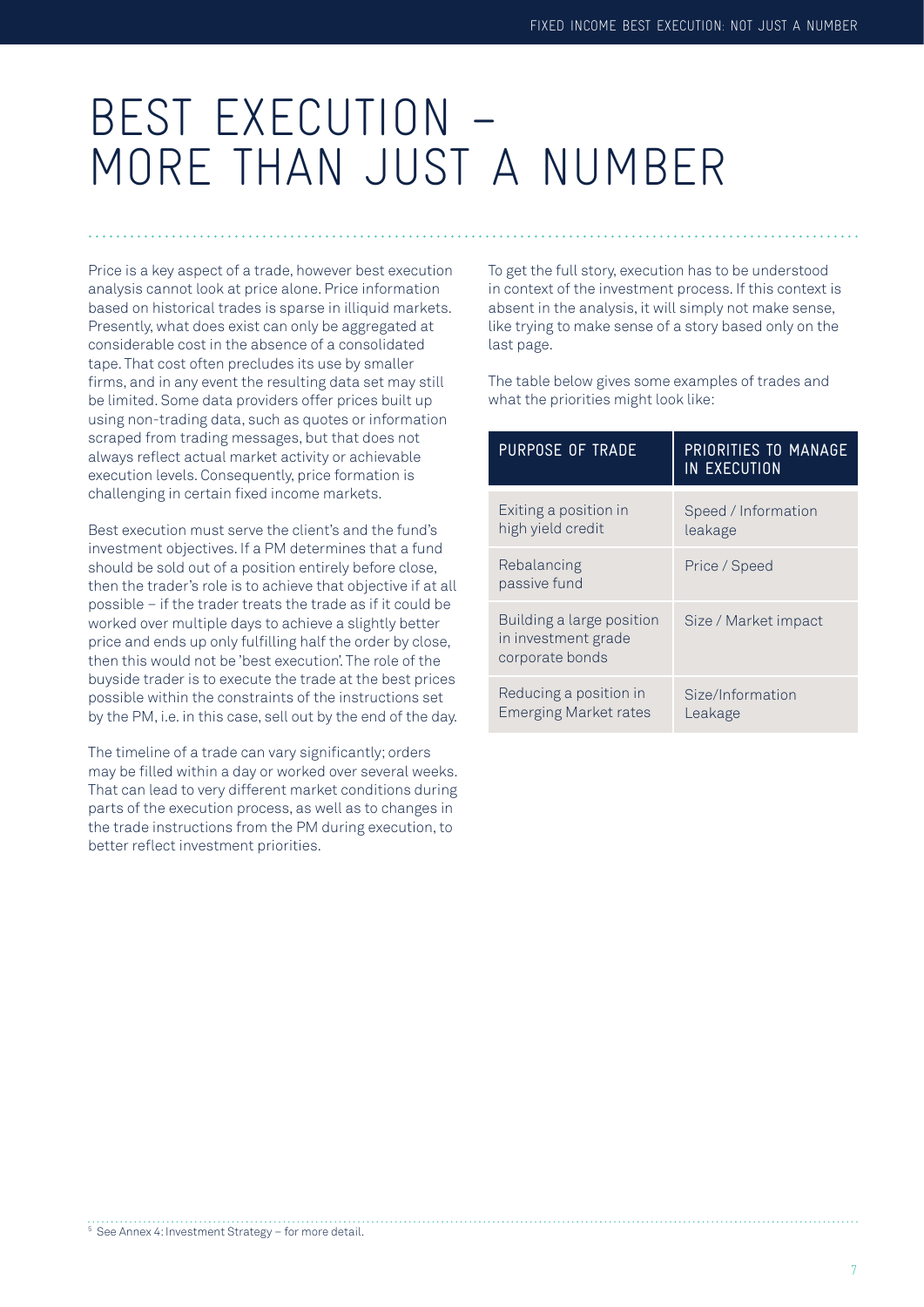## **A.** THE TRADER'S DECISION TREE – GETTING THE FULL STORY

#### **1. TRADING STRATEGIES**

At a macro level, the investment strategy that has been determined by the client (for segregated investment), or the fund (for public investment), will broadly affect the size and type of orders that the buyside trading desk receives from the PM. Whether a fund is active or passive<sup>5</sup> will affect the level of discretion PMs have in determining trades, and thus the types of orders that the PM passes to the trader.

#### **2. PORTFOLIO MANAGER'S INSTRUCTIONS AND TIME SENSITIVITY**

A more specific influence will be the instructions that PMs give to the trader within an order they have built. The level of specificity and detail can vary considerably, which will reflect the needs of the PM and their opinion as to what is suitable for the portfolio.

For example, a PM might ask the trader to find a bond based on certain characteristics, such as its tenor, yield and issue size, rather than naming a specific bond. Allowing the traders a broader range will make it more likely that the trader can find a match quickly at a good price.

Alternatively, it may be optimal to buy a specific bond regardless of the market impact caused by other factors, such as speed and market liquidity.

The time-sensitive or price-sensitive nature of instructions will determine which trading protocol is most appropriate to use.6

If the PM sets a price limit on an order, the trading desk has to assess if that can be achieved at present, or how to work the order over time (e.g. via a broker) to try and achieve that price.

The trading desk can provide feedback to the PM on delivering best execution, based on its insights into current market conditions, including likelihood of execution and suggestions for enhancing the quality and probability of filling the order. This can take place during the trade's construction and whilst when orders are placed.

#### **3. INSTRUMENT LIQUIDITY**

The liquidity profile of a bond, along with the order size, will affect the strategies, protocols or counterparties that are appropriate to use, based on the PM's instructions.

Illiquid bonds that have to be bought or sold quickly will likely need a direct connection to a counterparty. This may be via a non-competitive (non-comp) trade in which only one broker is approached and the whole order traded through a voice/ Request For Quote (RFQ), or by approaching a small selection of counterparties. If time sensitivity is less of an issue, the trader may prioritise anonymity when trading (for example by placing the order in a dark pool) to minimise information leakage.

A trader must minimise the risk of information on their order leaking to the market, or the price is likely to move against them as other traders take advantage of their need to buy or sell. Non-comp trades, where only one broker is approached, can be used to minimise information leakage. Whilst brokers are not in competition for such a trade, this can still represent best execution if the potential market impact of information leakage is high.

Liquid bonds can be traded with less market impact and so trading via electronic multilateral platforms is more viable, in order to get best price. The level of time sensitivity is again a factor. For large-in-size liquid orders the trader may prefer to trade off-platform and instead ask multiple counterparties for a two-way quote or a liquidity tree – indicating access to liquidity based on order characteristics – before revealing the size and direction of the trade.

<sup>5</sup> See Annex 4: Investment Strategy – for more detail.

<sup>6</sup> See annex 1: An Explanation of the Fixed Income Universe – for more detail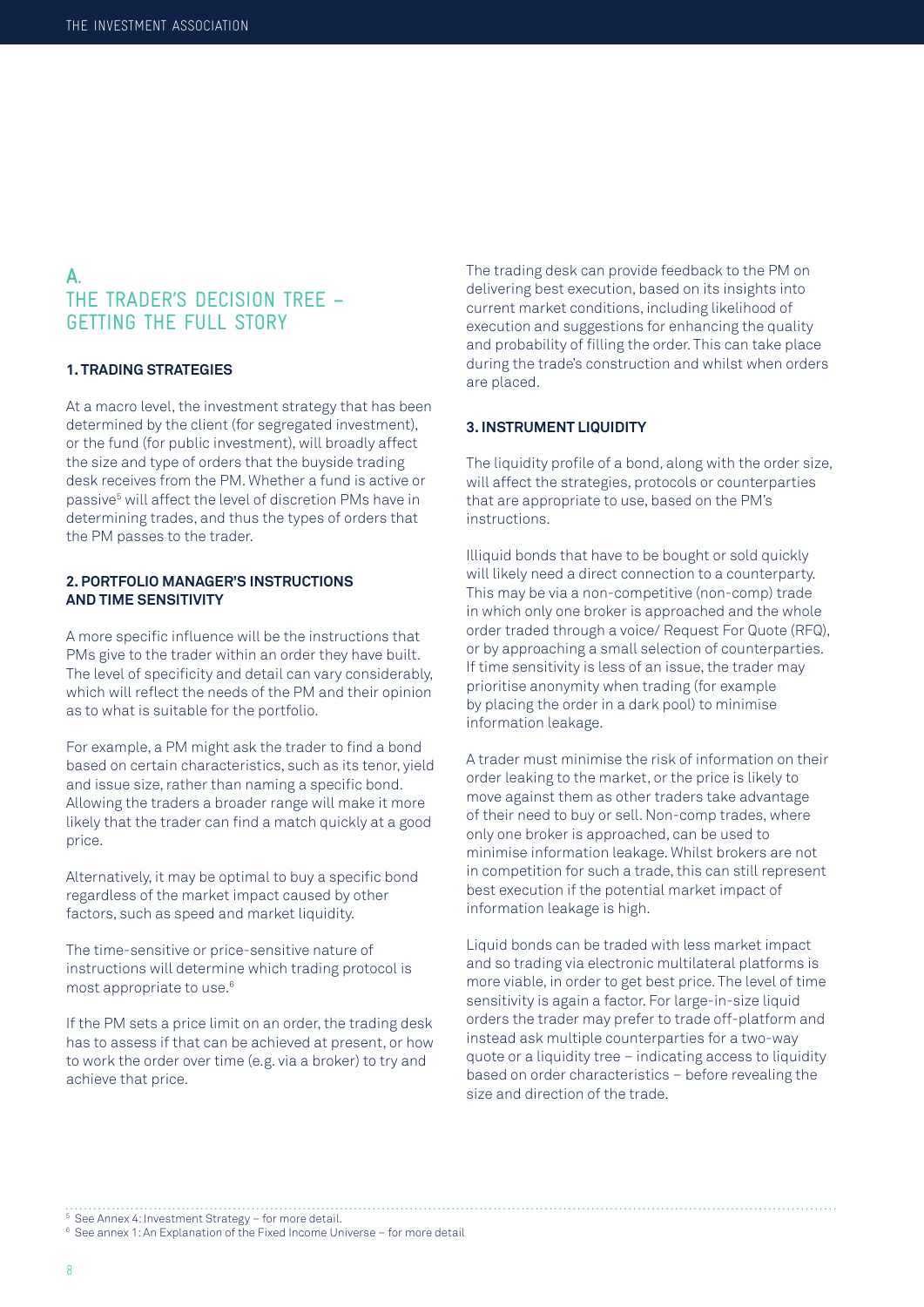Similarly a trader may use a block trading platform to minimise information leakage, but in order to be a successful strategy this requires that the other side of the trade is present on the platform at the same time (or within the time period that the trade can economically be executed).

#### **EXAMPLE TRADING PROTOCOLS AND IMPACT ON EXECUTION:**

|          |                                                       | <b>Bond type</b>                                   |                                              |                                              |                                              |                                                   |                                              |                                                   |                                                 |
|----------|-------------------------------------------------------|----------------------------------------------------|----------------------------------------------|----------------------------------------------|----------------------------------------------|---------------------------------------------------|----------------------------------------------|---------------------------------------------------|-------------------------------------------------|
|          |                                                       | <b>Government</b><br>bond<br>(developed<br>market) | <b>IG Credit</b>                             | <b>HY Credit</b>                             | <b>Muni</b>                                  | <b>Emerging</b><br><b>Market</b><br><b>Credit</b> | <b>EM Rates</b>                              | <b>Risk of</b><br>information<br>leakage          | Pre-trade<br>price<br>transparency              |
| Protocol | <b>Central</b><br><b>Limit Order</b><br><b>Book</b>   | Highly<br>liquid only                              | N/A                                          | N/A                                          | N/A                                          | Range of<br>liquidity<br>levels                   | Range of<br>liquidity<br>levels              | High, order<br>exposed to<br>market               | Firm<br>pre-trade<br>price                      |
|          | Autoquote<br>from<br>broker                           | Only odd<br>lots                                   | Only odd<br>lots                             | N/A                                          | N/A                                          | N/A                                               | N/A                                          | Dependent<br>on number<br>of brokers<br>contacted | Firm price<br>on request                        |
|          | $RFO -$<br>electronic                                 | Range of<br>liquidity<br>levels                    | Range of<br>liquidity<br>levels              | Range of<br>liquidity<br>levels              | Range of<br>liquidity<br>levels              | Range of<br>liquidity<br>levels                   | Range of<br>liquidity<br>levels              | Dependent<br>on number<br>of brokers<br>contacted | Indicative<br>pre-trade<br>price on<br>request  |
|          | $RFO -$<br>voice                                      | Range of<br>liquidity<br>levels                    | Range of<br>liquidity<br>levels              | Range of<br>liquidity<br>levels              | Range of<br>liquidity<br>levels              | Range of<br>liquidity<br>levels                   | Range of<br>liquidity<br>levels              | Dependent<br>on number<br>of brokers<br>contacted | Indicative<br>pre-trade<br>price on<br>request  |
|          | <b>Negotiated</b><br><b>block</b><br>trading<br>venue | Only large<br>in size                              | Only large<br>in size                        | Only large<br>in size                        | Only large<br>in size                        | Only large<br>in size                             | Only large<br>in size                        | Low                                               | Pre-trade<br>price<br>match, then<br>negotiated |
|          | <b>Secondary</b><br>market<br>auction                 | Odd lots /<br>blocks                               | Odd lots /<br>blocks                         | Odd lots /<br>blocks                         | Odd lots /<br>blocks                         | Odd lots /<br>blocks                              | Odd lots /<br>blocks                         | Low                                               | Low                                             |
|          | <b>Internal</b><br><b>Crossing</b>                    | Depends on<br>matching<br>internal<br>orders       | Depends on<br>matching<br>internal<br>orders | Depends on<br>matching<br>internal<br>orders | Depends on<br>matching<br>internal<br>orders | Depends on<br>matching<br>internal<br>orders      | Depends on<br>matching<br>internal<br>orders | Nil                                               | Requires<br>3rd party/<br>market<br>price       |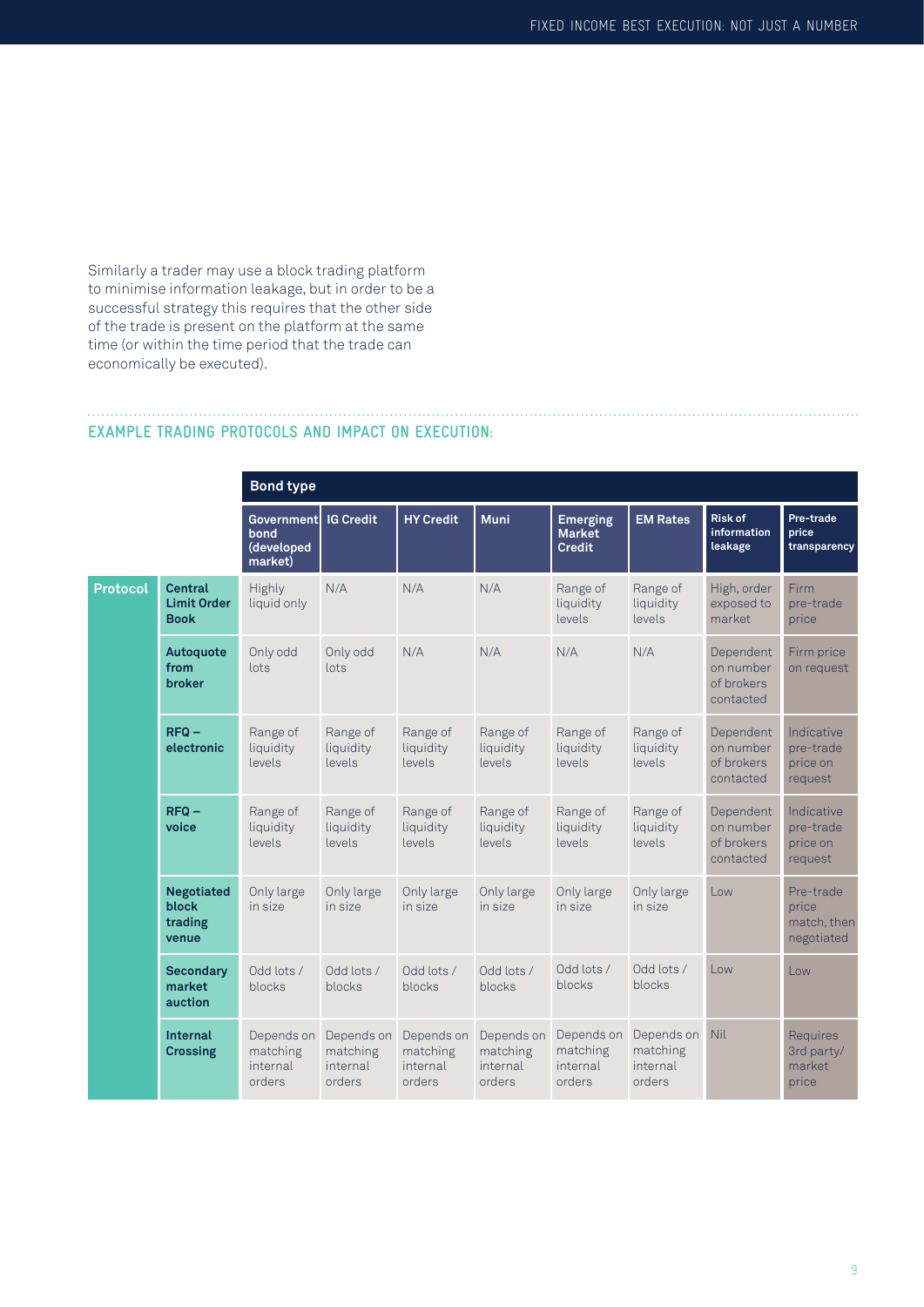#### **4. ORDER SIZE**

The size of an order affects how easy the trade is to get done. Large orders (compared to normal tradeable amounts) are generally going to be harder to fill. If a very large buy or sell order is placed directly into the market it can be expected to move the price. If the price moves significantly against the trader halfway through filling an order, that will would negatively impact execution. This therefore affects the viability of certain trading protocols. For example, a large-in-size order pushed onto a transparent central limit order book, where it can be seen before it is traded, would likely cause a sudden movement in price against the investor's interests.

Traders can minimise this market impact by masking the order in several ways. Working up the size of a smaller trade7 , with a single counterparty, allows them fill the order without revealing it to the market in its entirety. Trading on an anonymous platform with negotiated size, can also help.

If an opportunity arises to fill the whole order at once (e.g. on a block trading platform), that may be prioritised over waiting to try and find a better price, and risk not filling the order.

#### **5. MARKET CONDITIONS**

Market conditions will determine if and when it is possible to trade at the levels requested by the PM.

PMs following similar strategies at different asset managers will compete for the same instruments, making the trading strategy more critical (e.g. passive index managers). Buying or selling at the same time as everyone else (e.g. at the close<sup>8</sup>) clearly makes it harder to find a counterparty who will take the other side of the trade at the desired price.

Trading volumes affect price formation. Infrequent trading creates fewer reference prices. On the other hand, high trading volumes can reflect greater liquidity. but in volatile markets they can make it harder to trade, as market makers are less keen to take on the risk of holding volatile assets.

If market circumstances make meeting PM instructions very challenging (e.g. a price cannot be reached or a specific bond cannot be bought/sold) then the trading desk may provide feedback on the investment decision to the PM, who may wish to alter their instructions.

#### **6. COUNTERPARTIES**

The choice of counterparty is affected by the instrument traded. A broker who has a specific bond in January may not have them in February. It may be quicker to trade an emerging market bond on an electronic platform than it is to get contracts agreed to trade directly with a local broker.

Assessing who to approach and how to approach them is a decision the trader makes based on their own knowledge and information available from pre-trade analysis tools they have available.

Until a counterparty has made a firm offer in size, then all pricing and size information is indicative. This includes prices offered directly to clients when requesting a quote, which can be altered between a quote being given and a confirmation being made. Post-trade settlement of trades is also a factor, as trades will fail if counterparties cannot ultimately provide the securities/cash on the settlement date, leading to error costs.

The long term reliability of a counterparty can be assessed by the trader through both qualitative and quantitative means, depending on the frequency with which they interact and the leverage their relationship may carry.

#### **7. POST-TRADE ANALYSIS**

Once an order has been filled, the trading desk will review trades and assess how each one performed in the context of the PM's investment approach, market conditions, and the characteristics of the instrument being traded. For example in highly liquid instruments a benchmark price can be used to assess the quality of the price at the time of execution. More detail on this is outlined in the section below.

 $^7\,$  Starting with a small trade and then adding further subsequent trades to create a bigger final executed order.

 $^{\rm 8}$  The end of a trading day, when the markets close. A significant portion of daily trading happens at the close.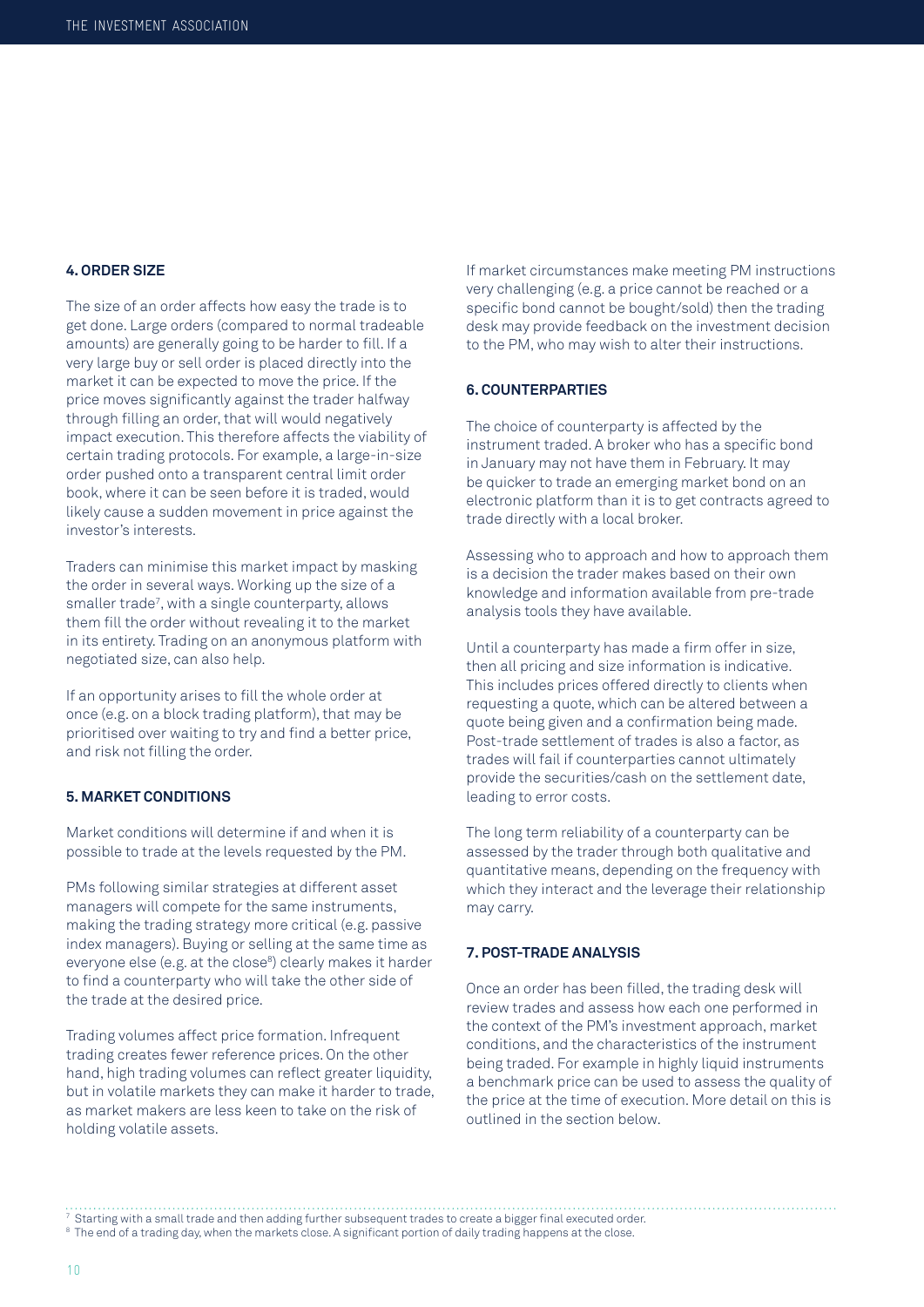### **B.** THE MECHANICS OF ASSESSMENT

#### **1. TRANSACTION COST ANALYSIS – ITS USE IN EQUITY AND FIXED INCOME MARKETS**

#### *OPPORTUNITY COSTS*

Gains or losses arise in a number of ways through the investment process. Some are straightforward: a gain/ loss as measured over a period of days, weeks, months or years as a security rises or falls in value. Others are more complex and could be described under the umbrella of 'opportunity cost': the actual outcome against 'what might have been'. Opportunity costs occur in every walk of life as a result of decisions delayed, postponed or not taken at all. They can occur in both actual investment decisions and the trades made to execute those decisions. Within the trading process specifically, opportunity costs may arise as a result of delays to trades being executed.

Such costs in the trading system matter, and are subject to a variety of measurement processes, known as transaction cost analysis (TCA), to help firms understand, manage and optimise them. They are closely connected to the concept of best execution, which is defined not just in terms of cost of trades, but factors such as the likely impact on the market, speed and likelihood of execution. The critical point here is that there is no one-size-fits-all approach to the measurement of transaction costs or best execution.

Different techniques are used for different objectives. Slippage for example is based on trying to look at the difference in cost between a realised outcome and one that may have been targeted. In advanced form, it is part of a suite of tools that help firms assess the quality of their trade execution.

In markets with good data quality and availability where trades are relatively small and placed with the goal of immediate execution, the time gap between the arrival price<sup>9</sup> and the execution price may be extremely short and measurement of best execution using the slippage approach can give a reliable analysis. In

reality, the investment world is much more complex than this and there are a number of trading strategies that necessarily widen the time gap and thereby increase the significance of market movements in the measurement of slippage.

#### *TRANSACTION COST ANALYSIS*

TCA, which attempts to determine whether a trade was executed at favourable price, is common in equity markets, where capital gains is a principal source of asset value and price information tends to be readily available thanks to the use of central exchanges.

In liquid markets TCA may support best execution analysis. However if markets are illiquid, there will not be sufficient data to determine a market price, against which the traded price can be compared. Meeting regulatory requirements does not necessitate the use of third-party TCA tools; however firms will wish to consider some form of analysis of the costs of transactions when appropriate. Review of best execution is a far broader analysis that can use elements of TCA, where data is available.

Illiquidity tends to affect a broader swathe of fixed income markets than it does equity markets.<sup>10</sup> While there are over 145,000 active corporate bonds outstanding, according to Bloomberg, the European Commission (EC) recently found that just 220 of government and corporate bonds in Europe are 'liquid' e.g. easily bought or sold in size without significant market impact (movement in price).

There are many reasons for this. Equities issued at different times by the same company will almost always be fungible. Two bonds issued at different times by the same company are not generally fungible. The characteristics of two different fixed income instruments may vary widely. One bond may have a different maturity date, interest rate or covenants<sup>11</sup> to another, for example. As a result, equity issues are usually homogenous, and bond issues more differentiated. Finding a buyer or seller for a specific bond issue is therefore harder.

 $^{\rm 9}$  The time at which the order is passed from the buyside trading desk to a market counterparty.

<sup>&</sup>lt;sup>10</sup> See Annex 1: An Explanation of the Fixed Income Universe – for further detail on the factors affecting fixed income liquidity.<br><sup>11</sup> Specific legal obligations that the issuer owes to the bond holder.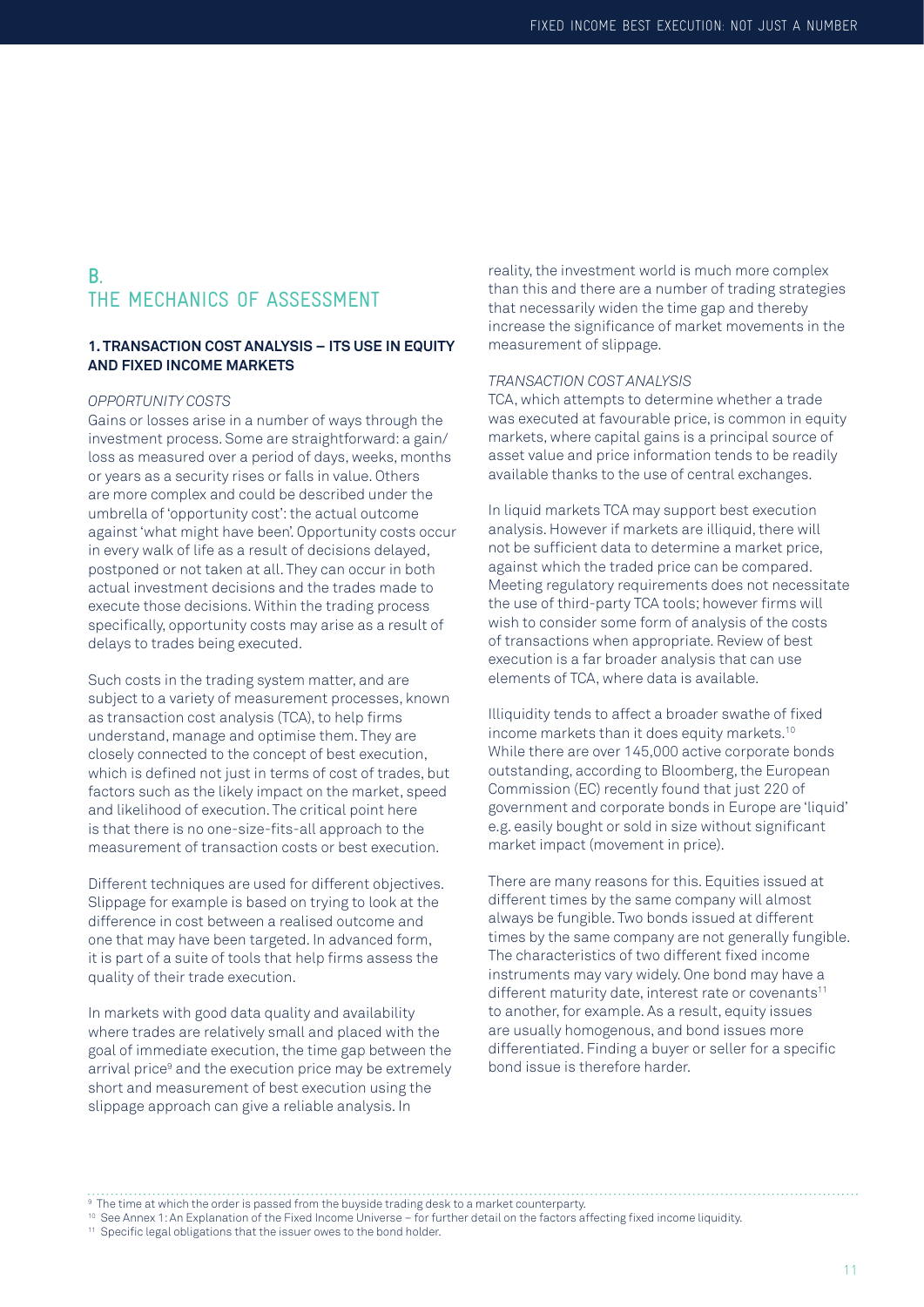Most fixed income instruments are not readily tradeable on an exchange, which would provide a central point for publishing trade data, reducing the data available for analysis. For example, intraday data is not available for many fixed income instruments. Where data is available, it is often provided only at significant cost, adding to the difficulties in accessing it – this can be a particular issue for smaller firms.

The absence of exchanges increases the reliance on bilateral trading between broker-dealers and asset managers. However, capital adequacy rules<sup>12</sup> have increased the costs for brokers to hold onto bonds while finding another client to buy them. As a result, they are less likely to hold an inventory of bonds for future trading. This not only reduces liquidity in the market, it impacts on price formation and reduces the number of possible counterparties. It is worth noting that the mandatory buy in process being brought in by the Central Securities Depositories Regulation (CSDR) will exacerbate this issue.

Equity TCA will often be used to assess metrics such as 'Implementation Shortfall' or 'Slippage', which is the difference in price between the time an order is first placed (the 'arrival price') and when it is filled. This is easier to monitor in markets where there is firm, continuous liquidity and pricing. However if limited data is available, as is often the case in many fixed income markets, benchmarking the price at these points in time is likely to reflect gaps in data as much as actual price movement, making the report largely meaningless. For example, one firm noted that according to its analysis 28% of notional traded corporate bonds were not covered by their streaming price source.13

What's more the time gap between the arrival price and the execution price may be quite significant, and as a result, while TCA may show significant slippage and give an impression of poor execution while not taking into account all relevant factors.

In short, in highly liquid markets where data is available and capital gains is a principal source of asset value, as in the equity market, measuring price is key for the investment process and achieving best execution. However, it is less practical and less relevant where data is sparse and capital gains is not the primary investment objective.

Regulatory requirements around best execution are high-level and do not differentiate between the equity and fixed income markets despite the major differences in available data between those markets, and as a result there have in some cases been efforts to apply an equity TCA model across the fixed income space.

It is important to make clear that TCA methodology can have some value in fixed income best execution analysis. For highly-liquid bond markets, assessing slippage is both possible and valuable, with TCA providing an additional level of transparency for investors, and helping asset managers to assess their counterparties and performance. It can also be used to support a wider evaluation of execution, as long as pricing data is reliable enough.

As trading becomes increasingly electronic, information in the bond markets will be more easily aggregated, particularly in the event that a consolidated tape is developed for fixed income markets. Market tools have been developed that are enabling asset managers to better quantify execution quality and more effectively incorporate the less empirical elements.

Despite these welcome improvements however, there remain significant complexities surrounding the use of TCA in fixed income markets. Regulators should be wary of applying an overly simplistic TCAstyle methodology to fixed income best execution reporting. TCA providers should also ensure that any fixed income solutions they create take into account these complexities, and should not look to simply apply equity TCA methods to fixed income markets.

<sup>&</sup>lt;sup>12</sup> The Capital Requirements Regulation (CRR)

<sup>&</sup>lt;sup>13</sup> See IA response to 'FCA Call for Input: PRIIPS Regulation – initial experiences with the new requirements'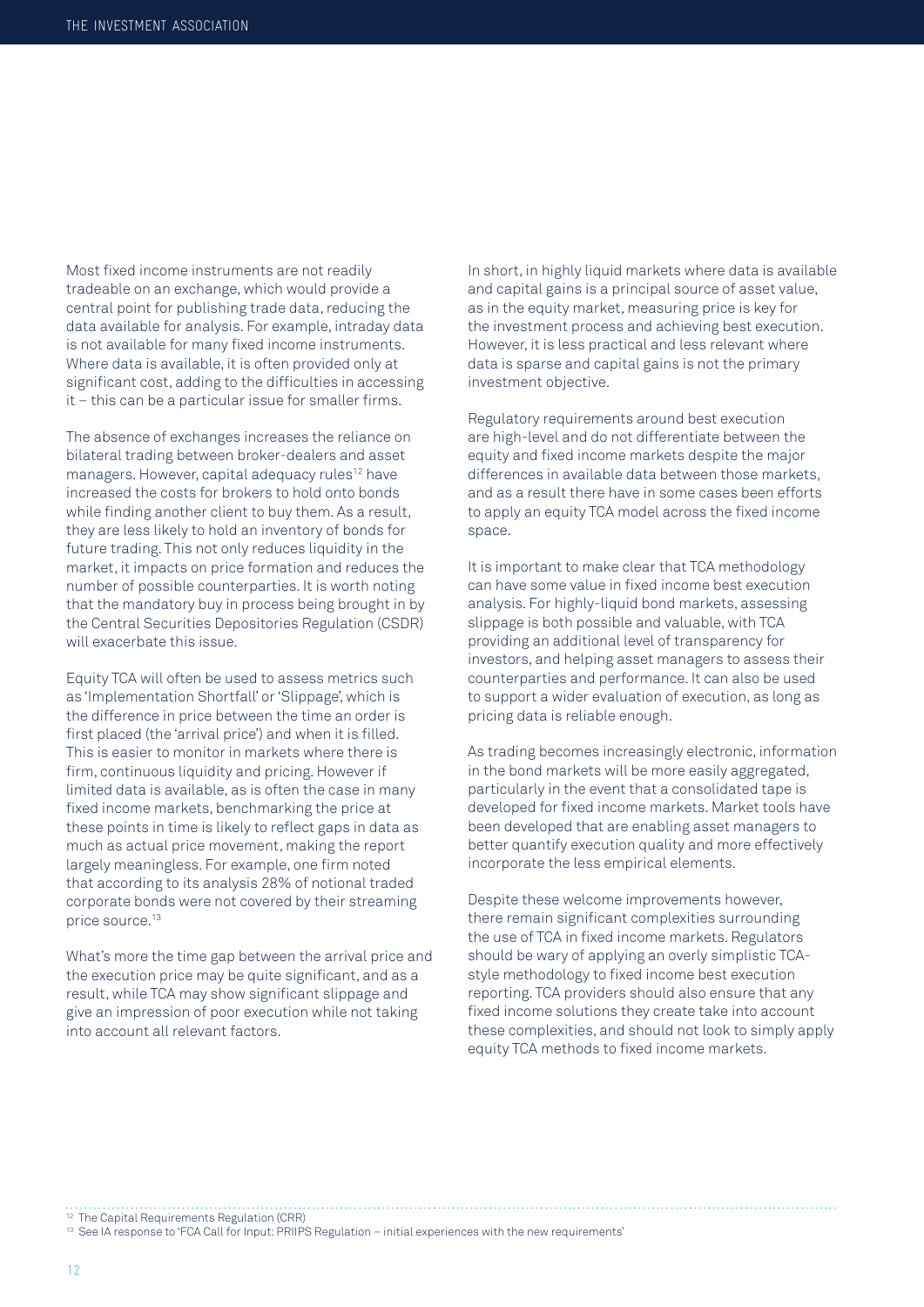#### **2. CONSISTENCY OF INFORMATION**

To generate standard analytics on a trade, it is important to focus on exactly what is being measured. In particular it's important to understand that an order may change throughout its lifecycle.

For example, if an order to buy 10 million of a particular bond is raised by a PM, this could subsequently be released in four 'clips' of 2.5 million each, if the benchmark used to price the bond moves four times in the time it takes to fill the order. Depending on the perspective, the overall 10 million trade could be viewed as a single order, or it could be viewed as four orders of 2.5m each. Likewise, a trader's order could contain orders from a number of PMs rolled in together. As a result, the market impact, duration and implementation style would be reflective of a larger order. In both cases, consistency in how these order types are analysed is key.

Likewise orders may be filled within a day or take several weeks to fully execute. The instructions that accompany an order from the PM may change over time. Asset managers are tasked with capturing this information in such a way that it can be analysed in a coherent manner.

Regulation requires traders to capture all the relevant information on trades to support their actions. Quantitative information on market conditions as well as qualitative instructions from the PM must all be captured in order to provide a full picture for later review of best execution.

The availability of continuous prices falls sharply outside developed markets, emerging market bonds can have very sporadic pricing information. This can result in arbitrary rather than meaningful cost assessment under an arrival price methodology.

#### **3. APPROPRIATE ANALYSIS**

The granularity of analysis needed by stakeholders varies. A simple mechanical assessment on a tradeby-trade basis may be useful for a head of desk as part of appraising an individual trader's performance, but cannot be meaningfully used to assess patterns of behaviour on its own or the aggregate impact of trading on the value of investments.

In many cases, a more appropriate measure can be to review the effectiveness of rebalancing the fund's position as a whole. Depending upon the frequency of review, this might be done on a daily to a quarterly basis. Within that analysis, non-standard and nonmetric information must be presented as such, and not forced into a standard metric framework.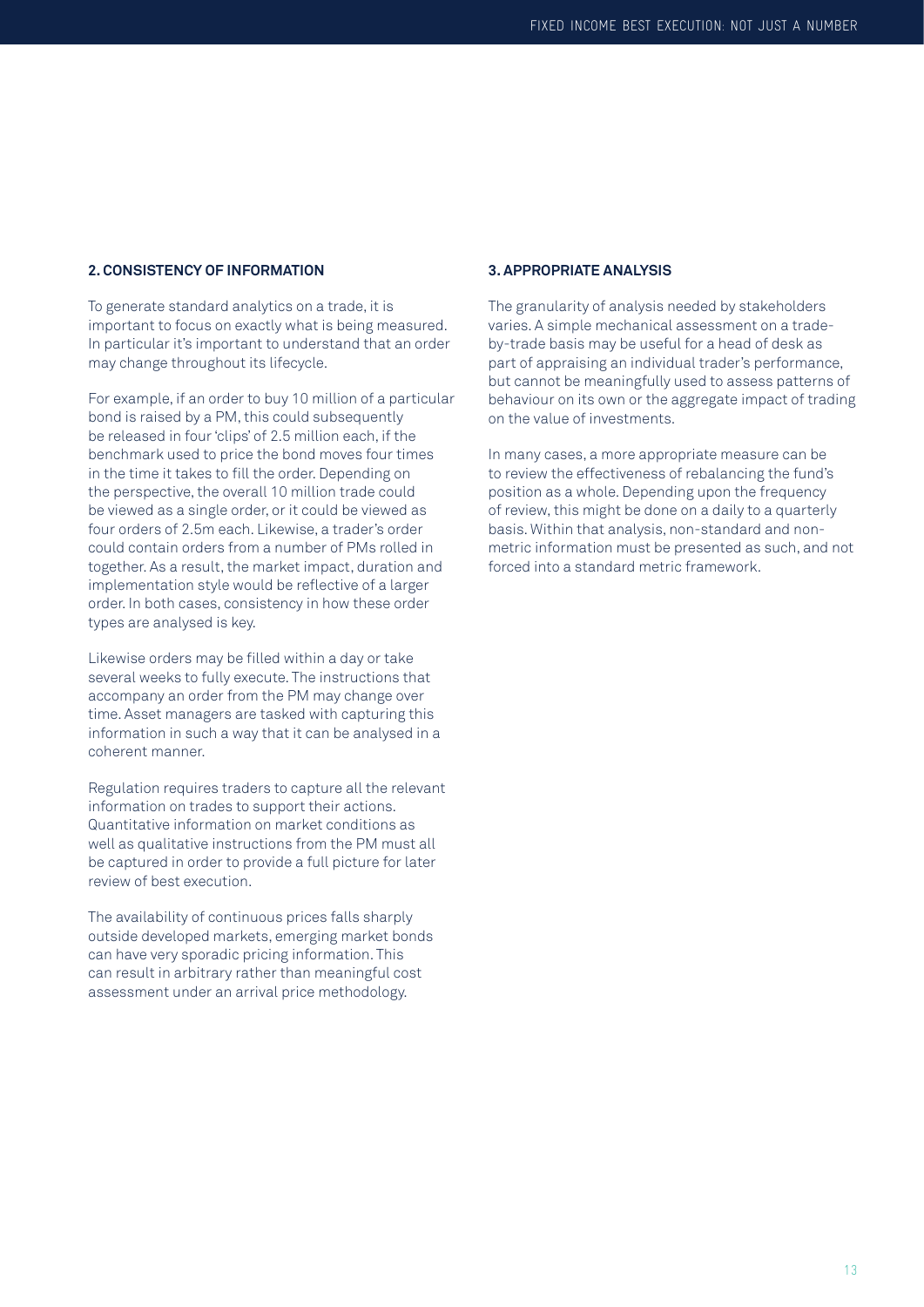## **C.** KEY POINTS TO UNDERSTAND WHEN BEST EXECUTION IS BEING DEMONSTRATED

When reviewing best execution in fixed income markets, the following questions should be considered:

- **What were the investment objectives during the trading process?**: The PM's objectives at the outset of the trade must be considered, and any changes to those objectives during the trade lifecycle.
- **Which instruments were being traded and at what size?**: Understanding the characteristics of the order and bond(s) being traded determines several aspects including liquidity profile, potential counterparties and trading protocols available.
- **How were market conditions?**: The level and direction of trading by the wider market during the time period the trade as being executed.
- **What was the process of counterparty selection?**: This should include the factors considered when selecting the counterparty and the protocol selected for price formation, information leakage, likelihood of execution etc.
- **How is best execution demonstrated against the policy?**: The best execution policy and trade reports will to be available to review. These should be considered during any analysis, alongside any available liquidity trees that were available to traders at that point in time.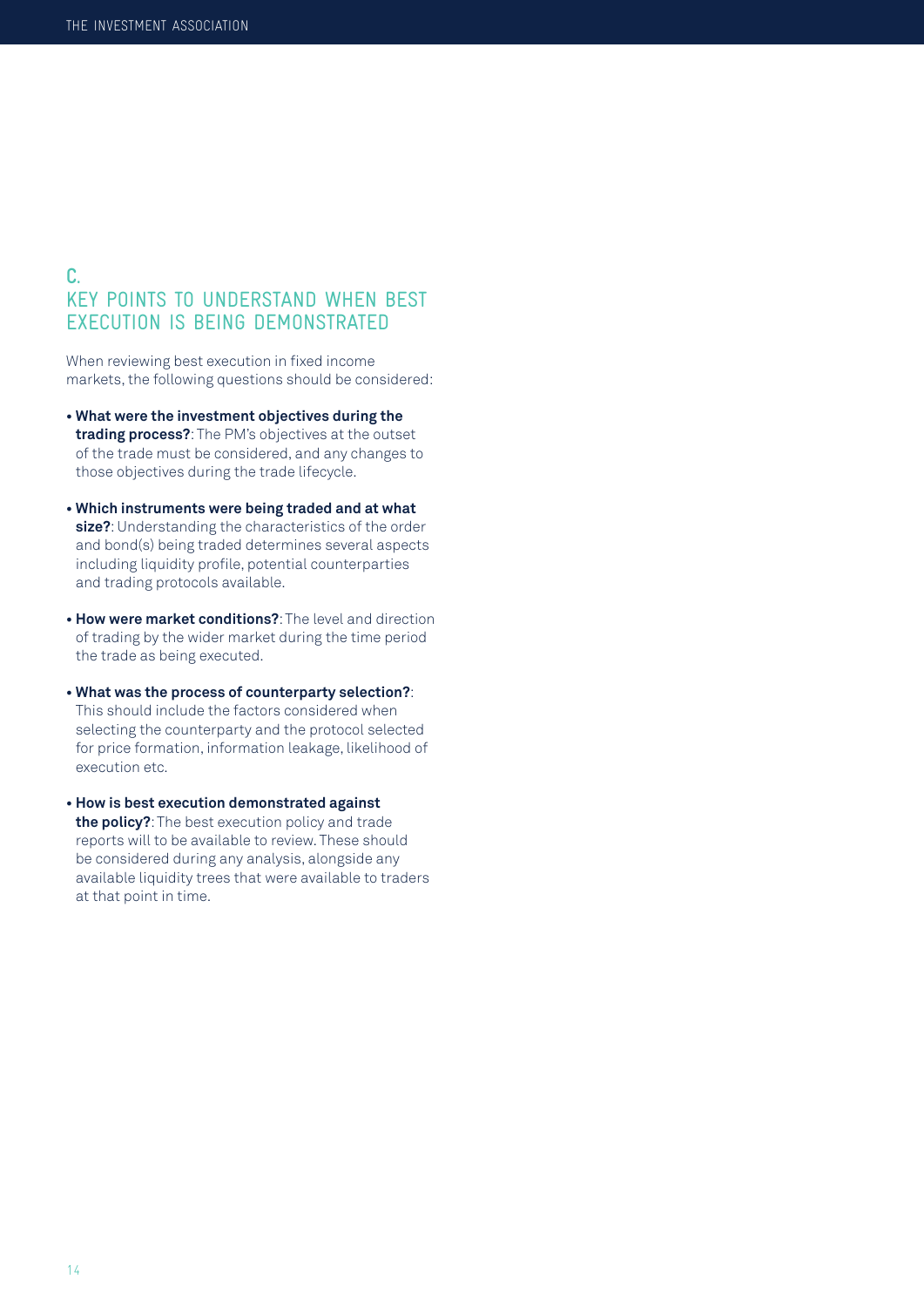# SPECIFIC CALLS TO ACTION

The IA is an advocate of greater market transparency, and supports efforts to enhance the understanding of best execution analysis in fixed income markets. This will ultimately deliver better returns for end investors.

Buyside traders strive for best execution and welcome greater transparency. We consider that using an equities derived quantitative methodology in illiquid fixed income markets is a blunt instrument without the data to support it. The challenge for firms is to acquire the necessary real time data to drive their order handling and best execution.

We believe that as the bond market evolves and becomes increasingly electronic it will be able to move towards a more quantifiable model of assessing best execution. The advent of machine learning technologies that are able to visualise enormous data sets, bodes well for the future as does the promise of a consolidated tape of bond market data.

That evolution is taking place slowly and unevenly. Authorities must consider that pace of change in order to help investors understand how the best execution methodology is applied.

**The IA's Fixed Income Traders Committee therefore notes the following specific calls to action to aid investors in demonstrating best execution:** 

- 1. Development of a consolidated tape for fixed income markets.
- 2. Regulatory efforts to reduce excessive market data costs.
- 3. Limited easing of capital requirements on brokers so they are able to hold more inventory and enhance market liquidity.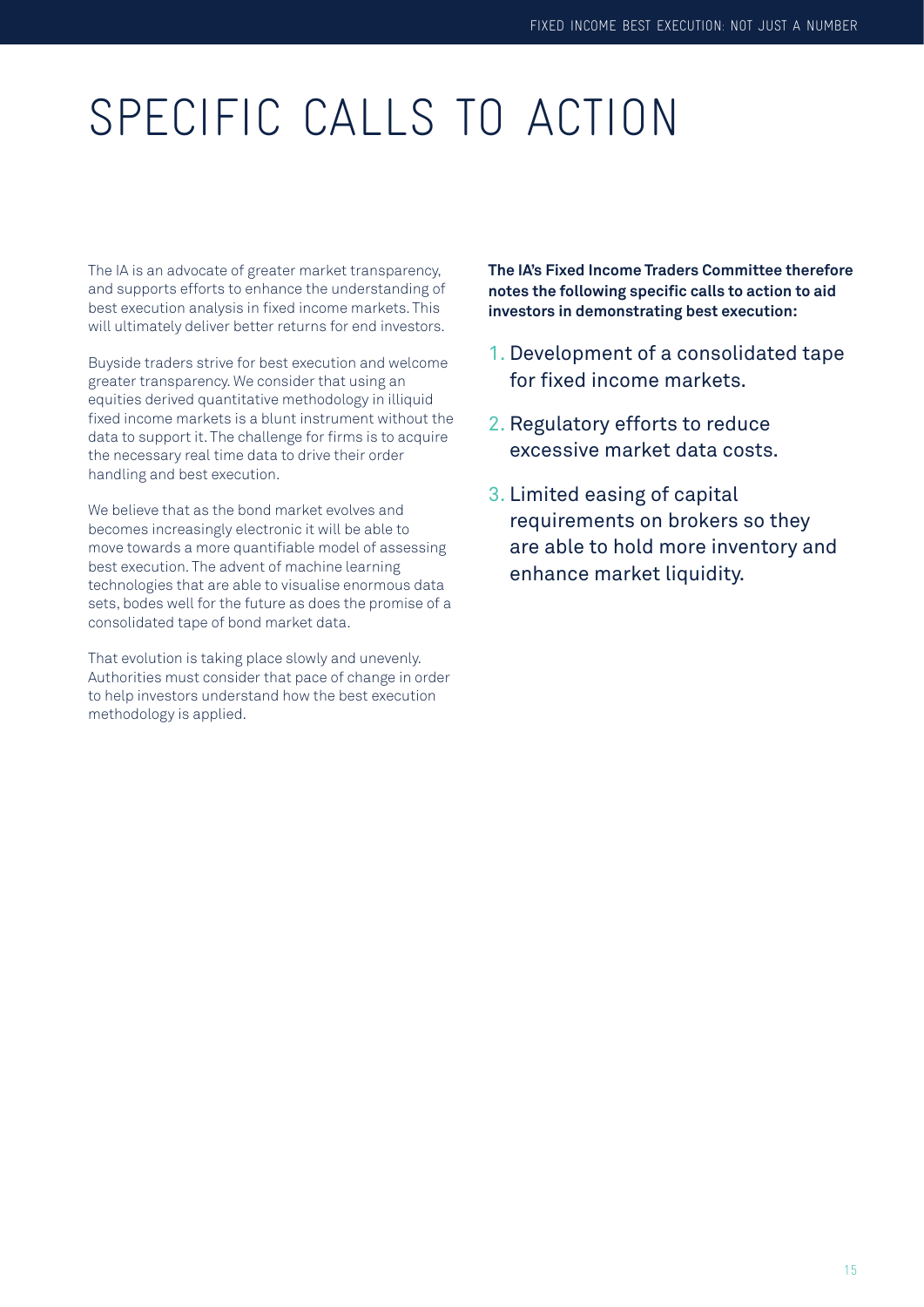## **ANNEX 1:** AN EXPLANATION OF THE FIXED INCOME UNIVERSE

## BONDS

Bonds are a form of debt instrument that are issued by companies, governments or state-backed entities and municipalities for a fixed period (the 'tenor' of the bond). The dividend or yield they pay is usually fixed – although floating rate bonds do exist – and when bonds mature at the end of the tenor, they are redeemed for the initial capital invested.

A bond's price reflects its tenor and yield relative to other assets, including newly issued bonds. If interest rates go up and new bonds are issued with a yield reflecting this rate, the relative value of existing bonds falls, as they now offer a lower return compared with newly-issued bonds at the higher rate. The liquidity of the existing bond can also be affected as investors want to switch out of the old bonds in to the newly issued bonds. If the bond issuer's credit rating changes, that affects the credit risk investors are exposed to, and will also affect the price and liquidity particularly if it results in the bond dropping out of a benchmark index. Funds tracking that index will then be required to sell out of that bond.

## PRIMARY MARKET ISSUANCE

The primary market is where companies and governments issue new bonds to obtain financing. Investing in either corporate or government bonds as they are issued into the primary market is a useful way of accessing the market.

Asset managers must determine the value of any new corporate bond issues and place orders with the brokers running the book, to try and win an allocation of the newly issued bonds. If allocations do not fulfil asset managers the demand firms may then use the secondary market to acquire a greater share.

Depending on the country, government bond auctions are carried out in different ways (competitive/Dutch/ single price). For example, the UK Government issues bills every Friday in 'competitive' style auctions. The trader may determine the yield they are prepared to pay by assessing demand in the market at the time. The order is placed by a certain time with a chosen counterparty and the bills are allocated on a pro-rata basis to the highest bidders.

## SPREAD

Spread is a measure of the difference between the price to buy and the price to sell at a given point in time. It measures the implicit cost of transacting and can be added to the explicit costs (brokerage commissions and transaction taxes) to give total transaction costs. Typically half the spread is assigned to purchases and half to sales.

In commercial terms, spread constitutes a transfer of value to those institutions who act as market makers, measurable in the difference between a price to buy and a price to sell at a given moment in time. Typically, the less liquid an instrument, the wider the spread.

## LIQUIDITY

Liquidity is a measure of how easily a bond can be bought and sold without affecting its price. In particular the size of transaction that can be executed in a short period of time without materially impacting the price.

A detailed analysis of the nature of liquidity is beyond the scope of this paper, however it is sufficient to outline that multiple factors affect a bond's liquidity at a given point in time. Looking at the bid / offer spread on an instrument can provide a quick assessment of the bond's liquidity; the wider the spread typically means the less liquid the instrument.

Factors affecting a bond's liquidity are outlined below.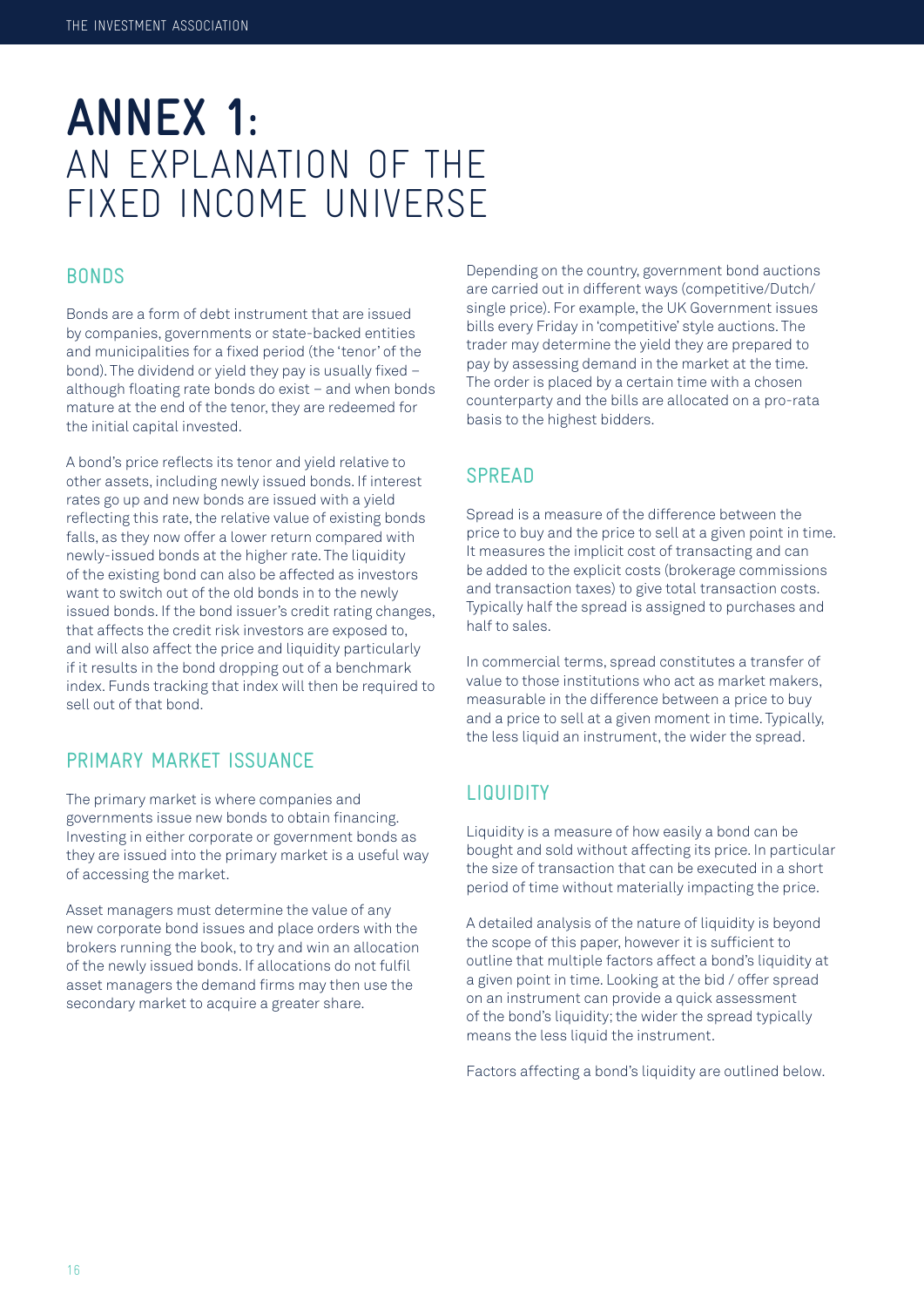### NUMBER OF SECURITIES

Bonds are issued in order to borrow money as the issuer needs it which means there are many more bonds issued than equities. As a rule, the more separate issues there are for each issuer, the harder it is to find a buyer/seller for a specific one at a given point in time.

At the end of 2017 over 11,000 bonds were active for the S&P 500 firms (22x number of equities), over 13,000 by the Russell 1,000 firms (13x number of equities), over 5,500 active bonds had been issued by the 30 firms in the Deutsche Börse Equity Index (183x number of equities) and over 8,000 by the Euro Stoxx 50 companies (160x number of equities), according to Bloomberg data.

### ISSUE SIZE

At a basic level, the greater the issuance size, the more likely it is some can be placed/found with a buyer/ seller. More fundamentally, some funds will only engage in trading bonds above a certain issue size, creating a benchmark for increased liquidity.

Minimum increments for trading can also affect liquidity; generally deals that can trade in lots of 1,000 are popular with retail funds and trade frequently in small size, while those with a minimum size of 200,000 will attract more institutional investors.

## TIME FROM ISSUANCE

Liquidity changes over a bond's lifetime. Bonds are traded more frequently when first issued, with liquidity typically at its best within the first two weeks of issue. Bonds are classed as 'on-the-run' when first issued, and as they become older and new bonds are issued their trading activity reduces making them less liquid and are reclassified as 'off-the-run' bonds.

Events that might trigger trading activity of a bond during its tenor include interest rate changes and issuer credit rating changes, company specific news and new issues. As bonds can become more illiquid over time, any incremental gain from an increase in market prices can be difficult to realise as trading costs can eat up a material proportion of those gains.

## CREDIT RATING

The level of credit risk associated with a bond will have an impact on liquidity. The underlying issuer and the bond itself will often be rated by credit rating agencies. A bond may have a higher rating than the issuer depending on the covenants incorporated into it. In very simple terms the lower the rating of the bond the less liquid it is likely to be. However this will be effected by a multiple other factors discussed in this section.

For example distressed names (high yield) can attract a lot of market makers as the bid/offer spread is wider so the risk/reward is great and some can therefore trade more actively than an investment grade bond that everyone wants to buy and hold.

## NUMBER AND TYPE OF COUNTERPARTIES

Market-makers are firms such as broker-dealers, investment banks and sometimes high-frequency traders (HFT), that make prices to investment managers, to buy and sell bonds.

The number of counterparties competing for business is one factor that has a positive correlation with liquidity. This often reflects the size of a market's value e.g. the number of brokers working the US government bond market is higher than in the European government bond market, which in turn is higher than in the UK government bond market.

In some markets all-to-all trading allows buyside firms to trade with each other as counterparties using anonymous electronic platforms, a growing form of engagement.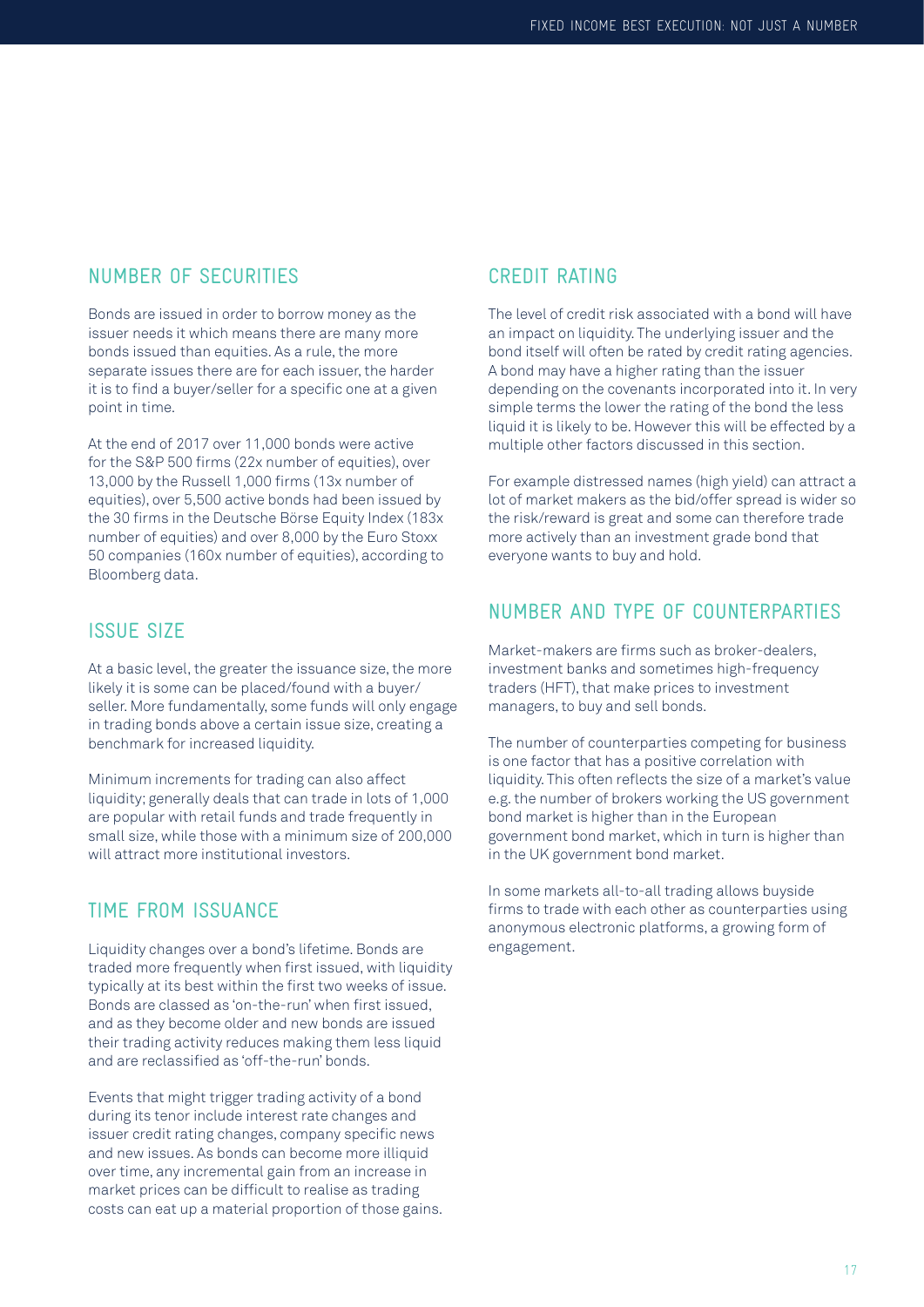### TRADING PROTOCOLS

The advance of technology is enabling new models to develop which can increase liquidity.

Trading in the bond market mainly takes place bilaterally, between two counterparties. Such trading is over-the-counter (OTC) which means that firms must do the work that the exchange would otherwise do and more. As bonds are not issued via a central exchange, there is no central mechanism for matching buyers and sellers, or for price discovery. Traders will use their networks to match buyers and sellers but also to provide an important form of price discovery in a market where there is not significant trading data, particularly for high yield / emerging market bonds. The price discovery aspect of fixed income is a key role of the trader.

The protocols available often reflect the underlying liquidity of the market, for example in US government bonds, electronic trading venues have arisen to support direct matching of orders. As the frequency of trading was already high in this market, it was viable for market makers to continually provide prices to each side. If the same platform were used for illiquid bonds, no trading could occur for days and the value of connecting to it would be undermined.

## STANDARD PROTOCOLS FOUND IN THE BOND UNIVERSE:

#### *Voice*

Manually phoning one or more brokers for a price, and then once a price is fixed - agreeing a trade. This can also be completed via instant messaging such as Bloomberg or a similar platform. It gives the buyside trader control over the range of counterparts that see their position, and provides the opportunity to get additional market colour from the counterparty.

#### *Request For Quote (RFQ)*

The buyside trader sends an electronic request to one or more counterparties asking for an indicative price. This will include information on bond name, but may also include size and direction of the trade. Using an RFQ to multiple brokers will create more information leakage than approaching a single broker by voice.

This largely mirrors the model of phoning a number of brokers for a price, but occurs electronically. It allows better data capture and some level of trade automation, it also gives control over the range of counterparts that might see a trader's position.

#### *Auctions and Central Limit Order Books (CLOBs)*

A CLOB is used by an exchange to automatically match buy and sell orders usually based on arrival time of the order. Along with auctions, these reach many participants quickly, but may require that buyers and sellers are in the market at the same time, depending upon the time taken to complete.

Trading platforms may operate dealer-to-dealer (sellside to sell-side), dealer-to-client (sell-side to buyside), or all-to-all. The options available affect a trader's ability to find prices, limit information leakage about their own position and execute trades.

Counterparty selection is often determined by the broker specialising in the specific geography or sector.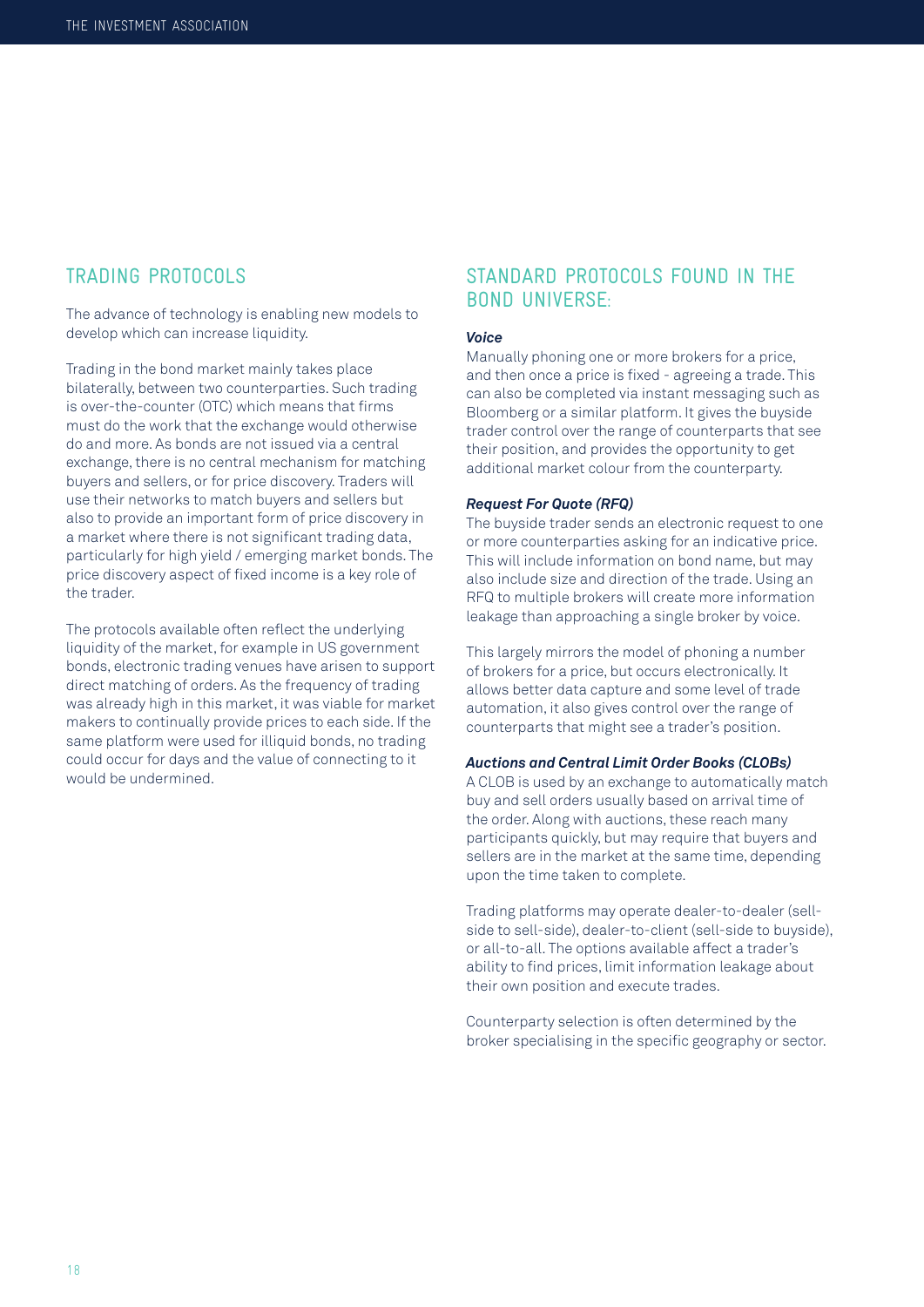## **ANNEX 2:** AN EXPLANATION OF BUYSIDE BOND TRADING

Trading, in the context of this paper, refers to buying and selling on behalf of asset managers collectively known as the 'buyside'; trading cannot be viewed on its own. Assessments of a trade's outcomes are tied to a fund's investment strategy; traders are guided by the investment manager's intentions and are limited by market circumstances.

### ROLE OF THE TRADING DESK

A buyside trading desk receives orders from the firm's PMs to buy or sell the assets needed to create cash flows. By centralising trading, multiple orders can be balanced out, so if several funds need the same instrument, they do not each go out and try to find the right price and counterparty to trade with. Instead the trader who specialises in that instrument handles that for them all. The streamlines trading and removes conflicts of interest.

If funds within an asset manager have opposite views of an asset, a centralised trading desk can match up those orders internally and cross them over, using a neutral or mid-market price, to reduce the cost of trading and therefore investment. For example, a high-risk fund might see opportunity in buying the bond of a company whose credit rating has fallen, where a low-risk fund does not want the risk exposure and is a seller.

By handling the trades efficiently, the trading desk lowers the cost of trading and in some cases provides information that enables an investment strategy to outperform, delivering value for the underlying investors.

Best execution as a regulatory framework was first applied to European markets in 2007 under MiFID I, and since 3 January 2018 is required to be evidenced and reported on under MiFID II. It singles out the execution of a trade, as part of the investment process. The intention is to provide investors with the optimal outcome for trades conducted by asset managers on their behalf.

A best execution policy helps ensure traders within investment managers are working methodically. A strong best execution process will allow the asset management firm to get better investment outcomes for its clients.

There are many different types of bonds and different ways to invest in them. Investment in bonds typically creates a cash flow that lasts the length of time for which the bond has been issued (its 'tenor'). That makes bonds very useful where a specific return is needed to match fairly predictable cash flows, e.g. liability driven investment - such as pension or insurance fund pay-outs. As such, bonds are often bought and held, meaning they are traded frequently soon after issuance, then trading activity tails off. Other bond investment models must take account of this liquidity profile.

Trading in bonds is different to trading stocks or currencies in part because there are many more bonds than equities; there are approximately 10,000 listed companies in Europe with a corresponding number of equities, however there are over 145,000 active corporate bonds outstanding, according to Bloomberg. The European Commission (EC) recently found that just 220 government and corporate bonds in Europe are 'liquid' e.g. easily bought or sold at a desired price.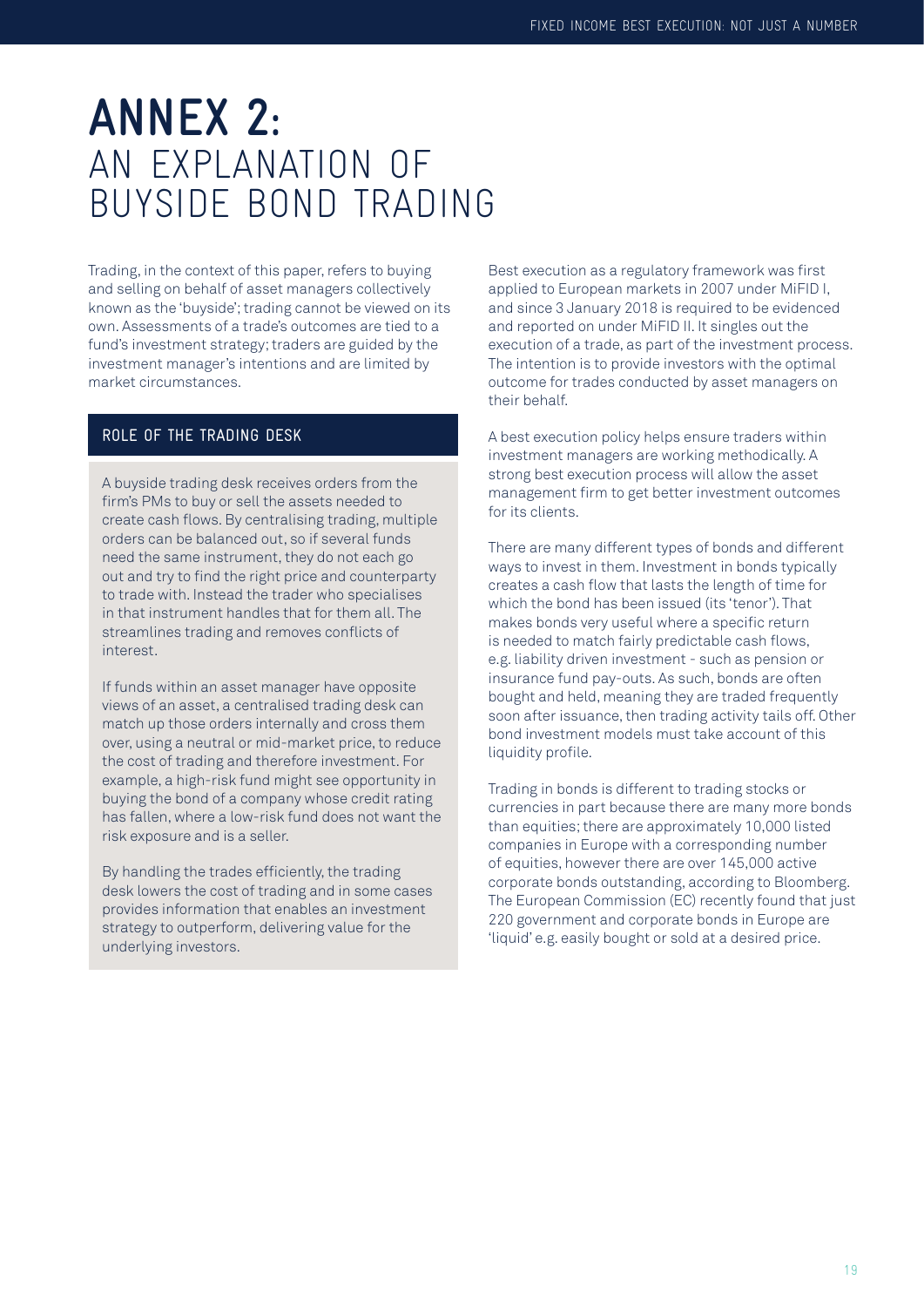The number of bonds issued makes it less likely a buyer and seller for a specific bond will be in the market at the same time. Brokers used to buy and hold bonds for short periods of time between investors buying and selling them, carrying the risk for that period. However capital adequacy rules have reduced their willingness to carry such risk. That has reduced liquidity and impacted on prices being offered.

Bond covenants determine the holder's rights in certain circumstances, such as an issuer's takeover or default. They are a very important part of the investment decision and affect the price. As a result two bonds may look almost identical in credit rating, size, currency, maturity, and issuer, but may be priced very differently based on the strength of the covenants.

There are also many protocols used for trading bonds. The most common is for buyers and sellers to connect directly via phone or electronic platform, which allows them to negotiate a deal. However, the wide range of bond types determines which protocols are possible. Some very liquid bonds – such as US government bonds – can have trades matched electronically similarly to equities. Very illiquid bonds, such as high yield corporate bonds, largely only trade by voice. Our members have seen rapid evolution in the number of bond trading platforms available, this has created additional complexity in reviewing the best execution process.

Investment strategies and approaches can determine which variables in a trade are given greater weight. These include the urgency, the current and expected market conditions, the size of an order, and the availability of a price, in addition to the specific price.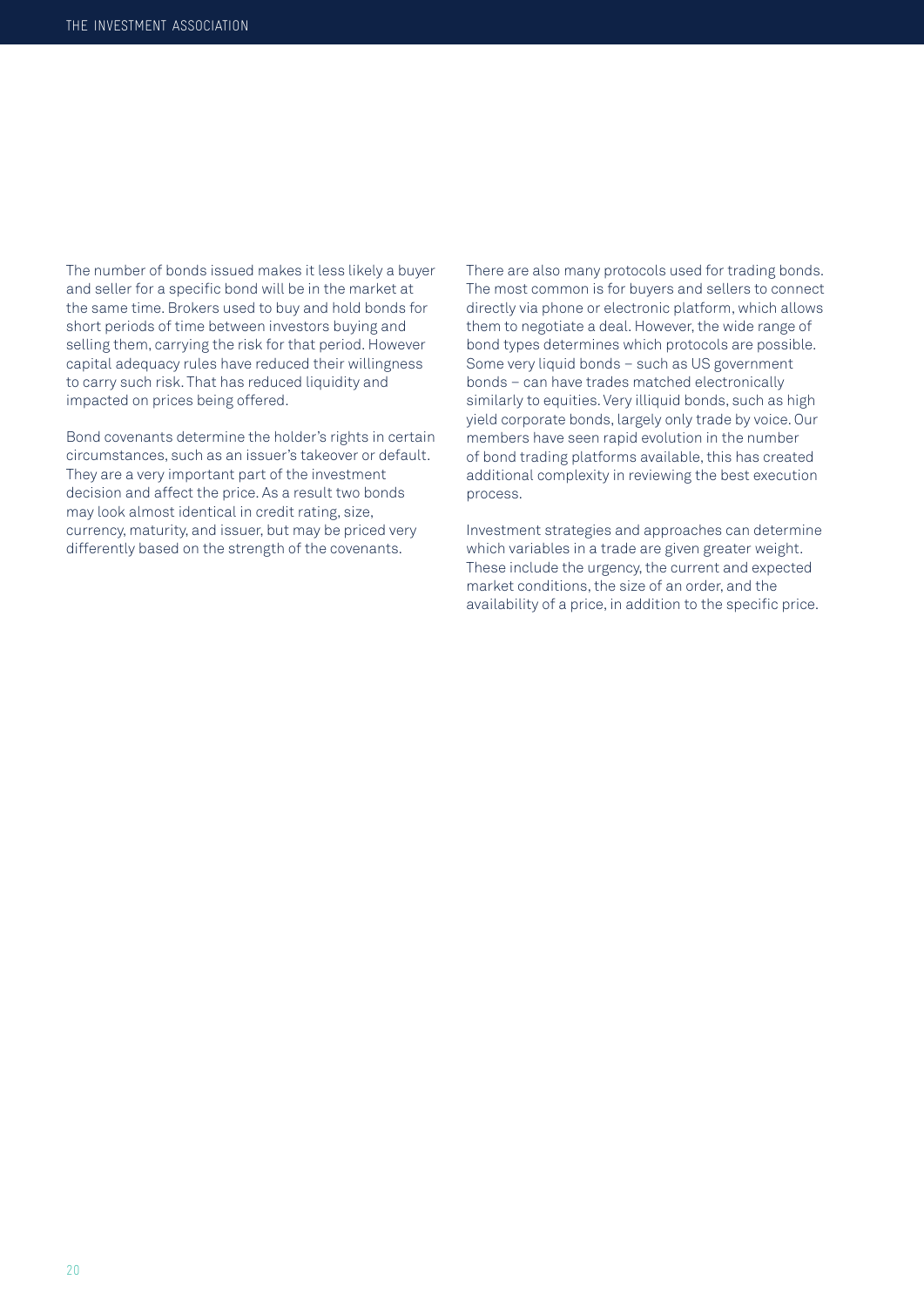## **ANNEX 3:** BEST EXECUTION – UNDERSTANDING THE TERM

An investment management firm invests money on behalf of its clients. For funds that allow investment in bonds in the prospectus, bonds are bought and sold according to the investment strategy, as determined on a day to day basis by the portfolio manager (PM).

The buyside trading desk who manage this dealing process receive orders from PMs on behalf of many clients and funds, in aggregate.

From the 3 January 2018, in the European Union (EU) and in trades subject to EU rules, buyside trading desks must comply with Article 27 of the Markets in Financial Instruments Directive, entitled 'Obligation to execute orders on terms most favourable to the client' which states:

*"Member States shall require that investment firms take all sufficient steps to obtain, when executing orders, the best possible result for their clients taking into account price, costs, speed, likelihood of execution and settlement, size, nature or any other consideration relevant to the execution of the order. Nevertheless, where there is a specific instruction from the client the investment firm shall execute the order following the specific instruction."*

In order to establish that a trading desk is complying with that directive, investment firms need a process in place to assess trade execution, so that decision making can be reviewed in context. This is the 'best execution' process.

Achieving best execution for a client has always been the role of a buyside trader; MiFID II now demands that firms evidence that process in a very structured manner; an order execution policy is mandated by MiFID II, as is public disclosure of the top five trading venues which were used for traded instruments.

On top of these documents, the rules also state that:

*"Member States shall require investment firms to be able to demonstrate to their clients, at their request, that they have executed their orders in accordance with the investment firm's execution policy and to demonstrate to the competent authority, at its request, their compliance with this Article."*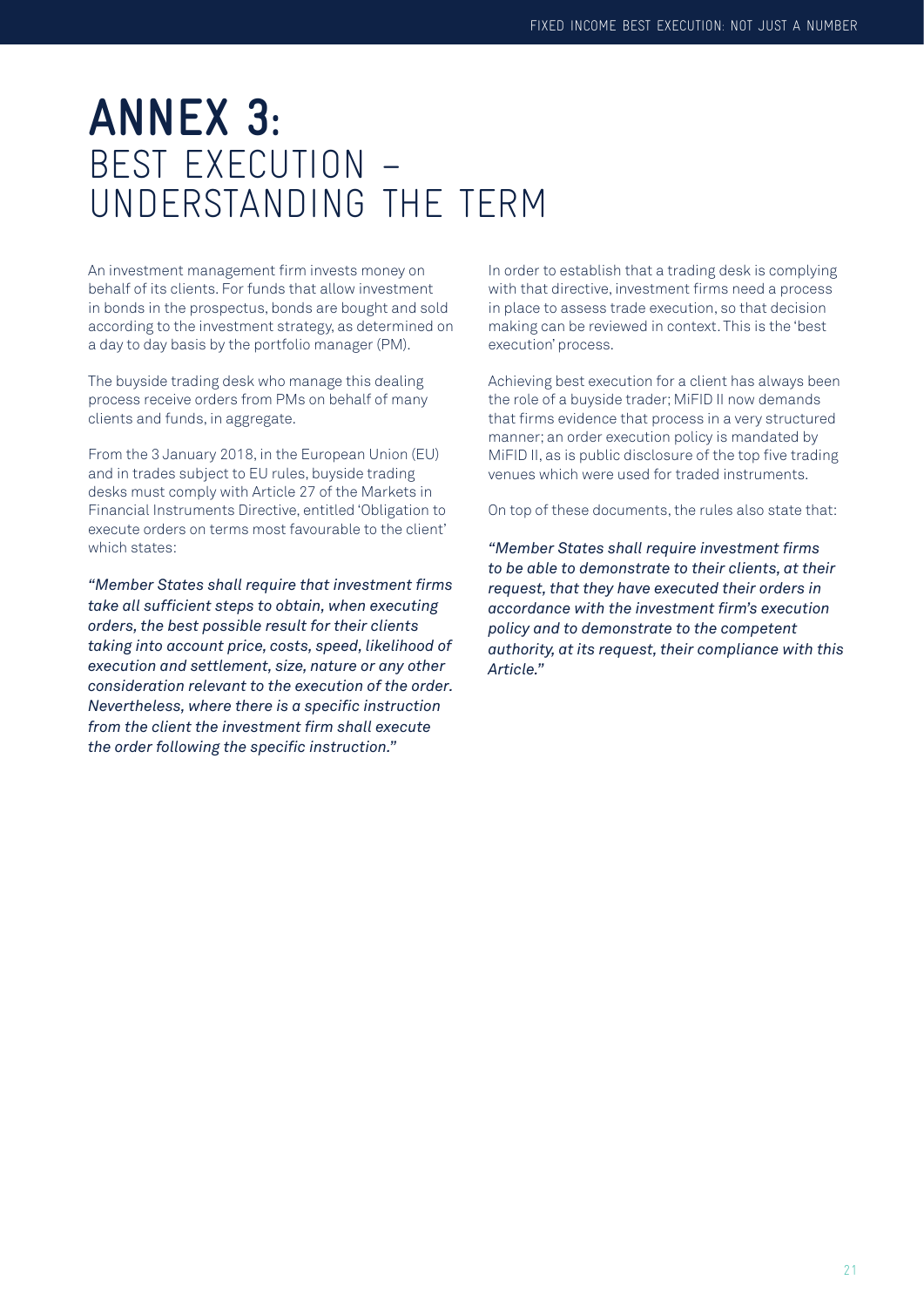## **ANNEX 4:** INVESTMENT STRATEGY

The investment strategy broadly affects the size and type of orders that the trading desk receives:

Active asset managers have a wide range of investment strategies that are specified in a fund's mandate at the point it launches. These range from buy-and-hold funds, which generate returns over the lifetime of the asset, to absolute return funds, which take advantage of short-term price movements and discrepancies to generate alpha .

Within these strategies, PMs have varying levels of discretion in order to drive returns for their clients, which will be reflected in way that traders receive the orders that they take to market. As a result the instruments, sizes of orders, and timing of orders, can all be very different.

Passive asset managers generate value by tracking an index which determines the proportion of specific instruments that make up a portfolio. The returns for investors are generated by the performance of those assets. Indexes can range from representations of the largest firms in a market to more complex smart beta models which offer selections of securities based on a range of possible criteria, such as growth.

Passively-managed funds rebalance their portfolios to maintain the desired level of asset allocation according to the index's make-up. As a result they will typically see high volumes of small trades at the end of the month, when this rebalancing takes place.

14 Return on a fund as measured against a stated benchmark.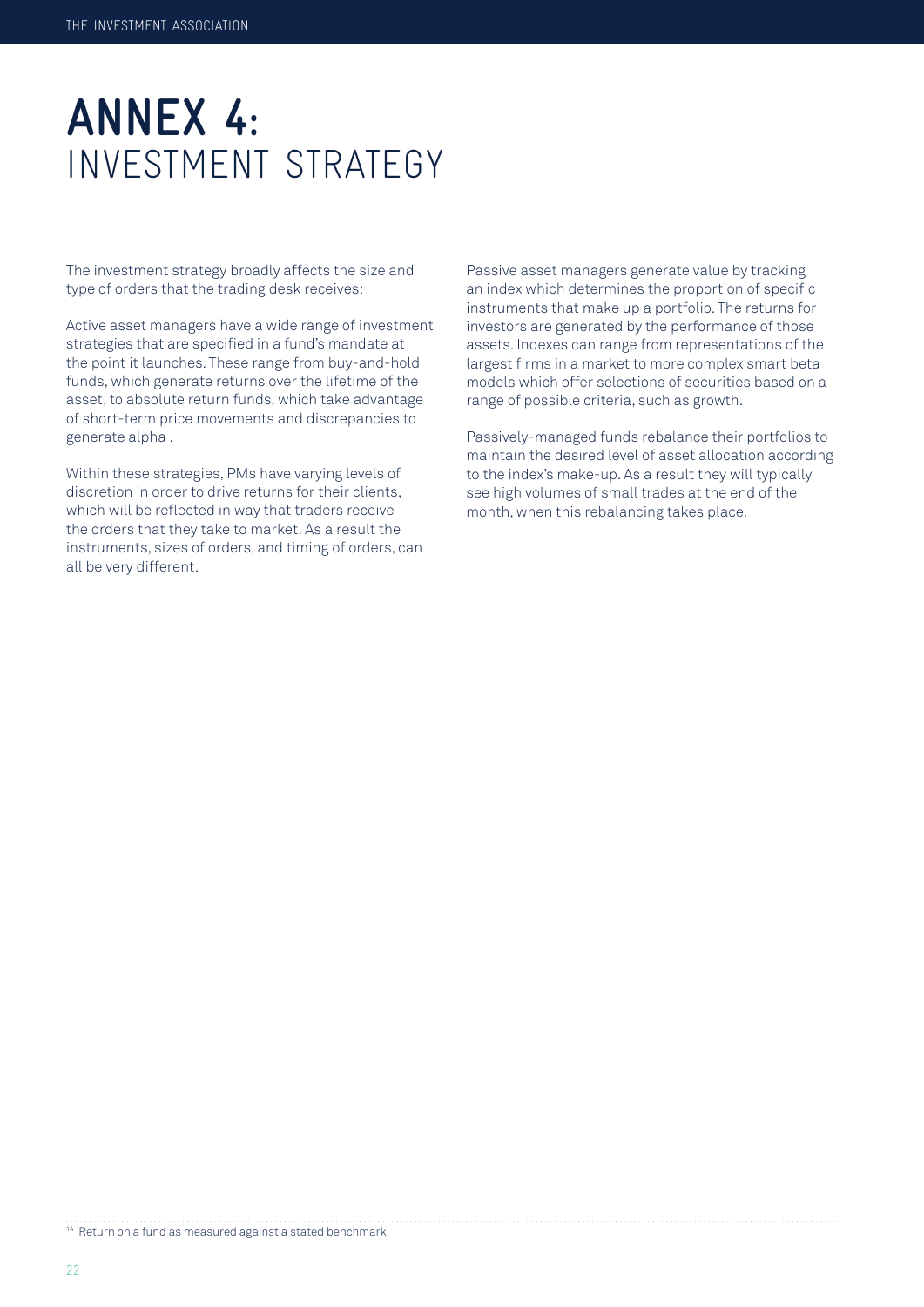## **AUTHORS**

## INVESTMENT ASSOCIATION

Ross Barrett - ross.barrett@theia.org Hugo Gordon - hugo.gordon@theia.org **www.theinvestmentassociation.org +44 20 7831 0898**

## THE DESK/TRADERTV

Dan Barnes - dan.barnes@tradertv.net **www.fi-desk.com www.tradertv.net**